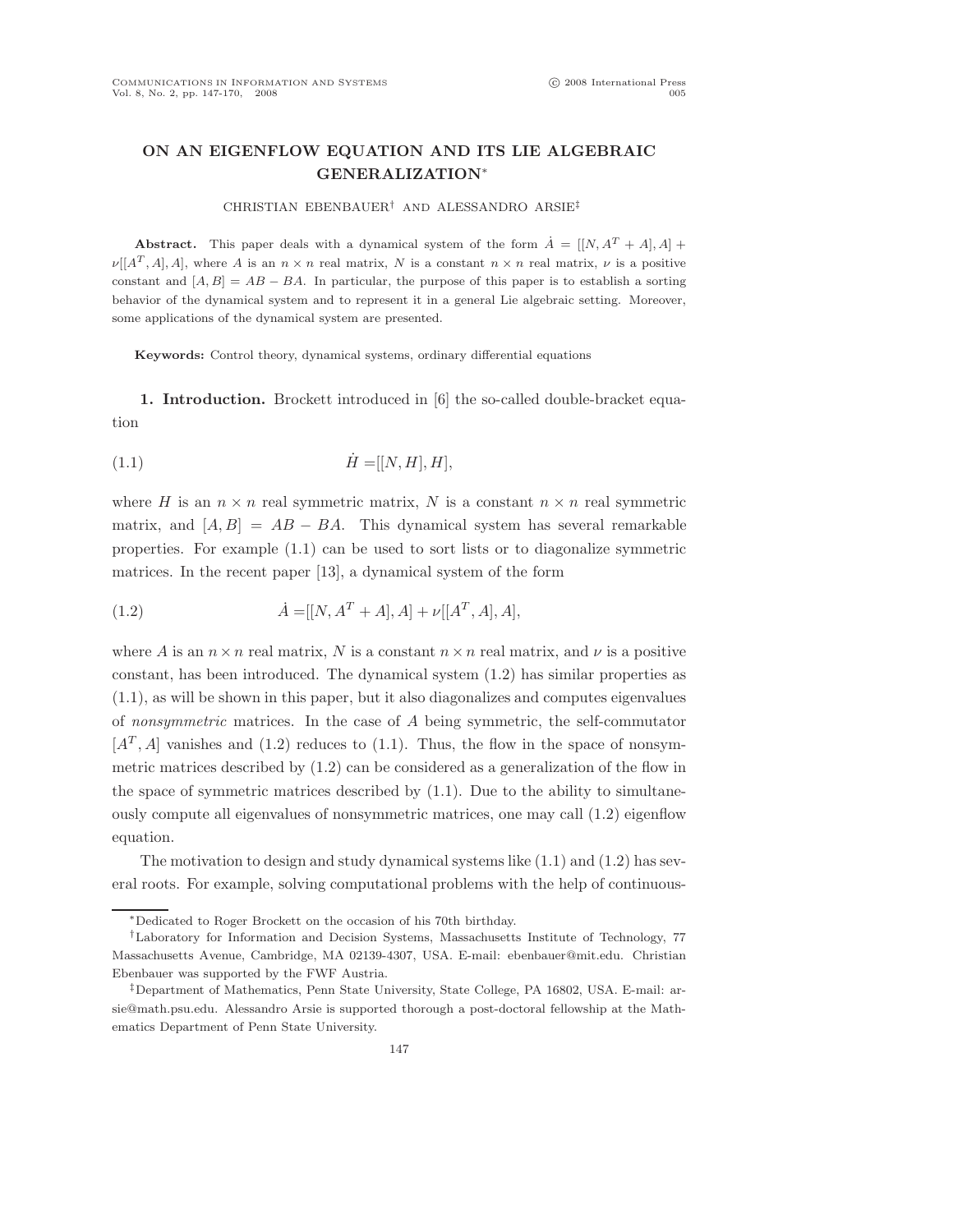time dynamical systems can be seen as a way to design and implement analog algorithms. Analog algorithms and analog computation have been investigated in various fields or research, including neuroscience, biology, informatics, mathematics [3, 14, 26, 27, 30]. One main research goal in this area is to build devices which can perform massively parallel computations and/or which function with minimal power supply. These are abilities which are mastered very well in living organisms, like in the human brain, but which have not been successfully realized yet in terms of digital computation. Analog computation is one alternative to digital computation, with promising potentials to achieve this goal. Another reason stems from the wish to obtain a new way to design numerical algorithms and to analyze their behavior and the underlying geometry of these algorithms [2, 9–12, 17, 29]. For example, in order to apply ideas from the theory of dynamical systems and differential geometry, it is often easier to study continuous algorithms rather then discrete algorithms, i.e. algorithms which are described by differential equations rather then by difference equations.

The purpose of this paper is to analyze and to design dynamical systems of the form (1.2). In particular, the purpose is to provide an abstract version of (1.2) in a Lie algebraic setting and to establish a sorting property of  $(1.2)$  analogous to  $(1.1)$ . Moreover, some applications of (1.2) in the area of analog computation are presented.

The content of this paper is as follows: In Section 2, some preliminary results are summarized. In Section 3, the dynamical system (1.2) as well as the underlying idea behind (1.2) is generalized to a Lie algebraic setting. Moreover, an analogous sorting behavior of  $(1.2)$  as known from  $(1.1)$  is established. In Section 4, applications of the dynamical system (1.2) are discussed, including sorting roots of polynomials and the spectral factorization of polynomials. Finally, a summary of the results is given in Section 5.

Notation: Let  $A = (a_{ij}) = (A)_{ij} \in \mathbb{R}^{n \times n}$  be a real  $n \times n$  matrix. Then  $\lambda(A) = {\lambda_1, ..., \lambda_n}$  denotes the spectrum of A and  $\langle A, B \rangle = \text{trace}(A^T B), ||A||_F^2 =$ trace( $A^T A$ ) the Frobenius norm, where trace( $A$ ) =  $a_{11} + \ldots + a_{nn}$  and  $A^T$  denotes the transposed of  $A$ . Moreover,  $A^*$  denotes the conjugate transposed of a complex matrix A.  $N = diag(n_1, \ldots, n_n)$  denotes a diagonal matrix with diagonal elements  $n_i$ ,  $i = 1 \ldots n$  and I, 0 denote an identity matrix respectively a zero matrix of appropriate dimension. Furthermore,  $\pi \in S_n$  denotes a permutation of the set  $\{1, \ldots, n\}$ . Let V be a finite dimensional vector space over a field K, then  $\mathfrak{gl}(V)$  ( $\mathfrak{sl}(V)$ ) denotes the space of all endomorphisms of V (with zero trace). Moreover,  $\mathfrak{gl}_n(\mathbb{R})$   $(GL_n(\mathbb{R}), \mathfrak{sl}_n(\mathbb{R}))$ is the set of real  $n \times n$  matrices (with nonzero determinant, with zero trace). Let  $W:\mathbb{R}^n\rightarrow\mathbb{R}$  be a continuously differentiable function, then  $\nabla W$  denotes the gradient (row vector) of  $W$ .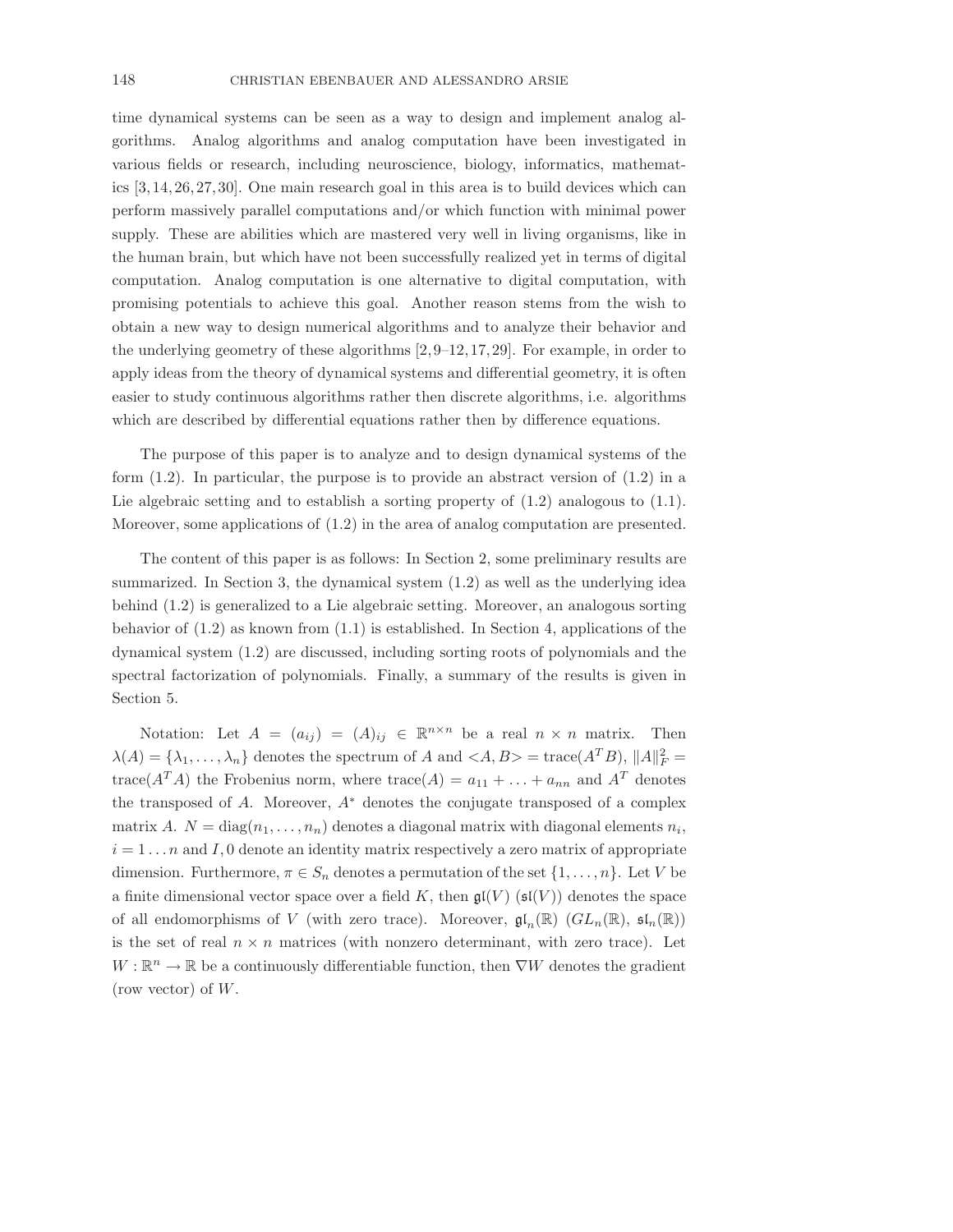2. Preliminaries. In the following, some auxiliary results are summarized. Consider the dynamical system

$$
(2.1)\qquad \qquad \dot{A} = [U(A), A],
$$

where A is a real  $n \times n$  matrix,  $U : \mathbb{R}^{n \times n} \to \mathbb{R}^{n \times n}$  is a continuous matrix-valued function, and  $[A, B] = AB - BA$  is the commutator. One of the most important properties of dynamical systems in Lax form, i.e. dynamical systems of form (2.1), is the fact that they preserve the spectrum of  $A(t)$ , i.e. the spectrum of  $A(t)$  is equal to the spectrum of  $A(0)$  for any  $t \in [0, T_{sup})$ , where  $[0, T_{sup})$  is the maximal interval of existence of the solution  $A = A(t)$ , see e.g. [25, 28, 32].

THEOREM 1. The flow described by  $(2.1)$  is isospectral.

In order to analyze and design flows like (2.1), it is sometimes convenient to consider  $U$  as a control input. In doing so, isospectrality means then that the spectrum of  $A(t)$  is invariant under any feedback  $U = U(A)$  and  $(1.1)$  and  $(1.2)$  can be considered as feedback systems defined by the control system (2.1) and by the feedbacks

$$
(2.2) \t\t U(A) = [N, A],
$$

(2.3) 
$$
U(A) = [N, A^T + A] + \nu[A^T, A],
$$

respectively (see Fig. 1). Later on, this control systems point of view is used to analyze the convergence behavior of vector fields of type (2.1) on Lie algebras.



Fig. 1. Equation (1.2) represented as feedback loop.

The following lemma is a standard result about invariant sets (see e.g. [24], Chapter 2, Theorem 5.2).

LEMMA 2. Let  $\Omega(x(0))$  denote the positive limit set ( $\omega$ -limit set) of a bounded solution  $x = x(t)$  of

$$
(2.4) \t\t\t \dot{x} = f(x),
$$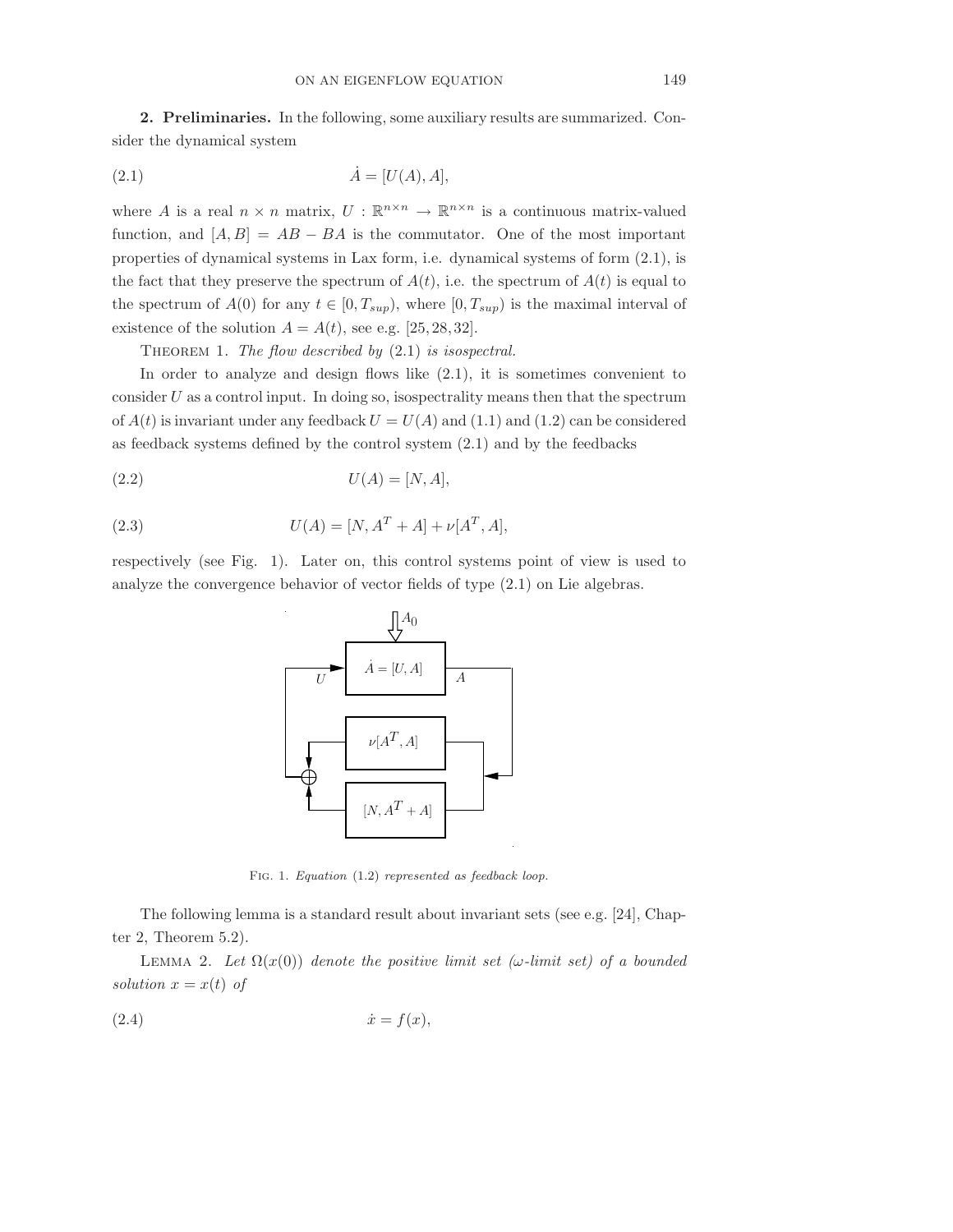where  $f : \mathbb{R}^n \to \mathbb{R}^n$  is Lipschitz continuous. Then  $\Omega(x(0))$  is nonempty, compact, connected, (positively and negatively) invariant with respect to  $(2.4)$ , and it is the smallest closed set that  $x = x(t)$  approaches as  $t \to \infty$ , i.e. if  $x = x(t)$  converges to a closed (compact) set which contains  $\Omega(x(0))$ , then  $x = x(t)$  converges to  $\Omega(x(0))$ .

The following lemma is Chetaev's instability theorem [15, 22].

LEMMA 3. Let  $x_E$  be an equilibrium point of (2.4) and let  $W : \mathcal{D} \to \mathbb{R}$  be a continuously differentiable function on a neighborhood  $\mathcal{D}$  of  $x = x_E$ , such that  $W(x_E) = 0$ . Suppose that the set  $U = \{x \in \mathcal{D} : ||x - x_E|| < r, W(x) > 0\}$  is nonempty for every  $r > 0$ . If  $\dot{W}(x) > 0$  in  $U \setminus \{x_E\}$ , then the equilibrium point  $x = x_E$  is unstable.

The next result is taken from [20] (Corollary 1) and states, roughly speaking, that an equilibrium point  $x_E$  in a positively invariant set  $\mathcal{E}$ , where  $\mathcal{E}$  itself is assumed to be locally asymptotically stable, is locally asymptotically stable if and only if the equilibrium point  $x_E$  is locally asymptotically stable on  $\mathcal E$ , which means  $\forall \delta > 0 \exists \epsilon > 0$ such that if  $||x(0)-x_E|| \leq \epsilon$  and  $x(0) \in \mathcal{E}$  then  $||x(t)-x_E|| \leq \delta$  and  $\lim_{t\to\infty} x(t) = x_E$ .

LEMMA 4. Let  $x_E$  be an equilibrium point of (2.4) and let  $D \subset \mathbb{R}^n$  be a neighborhood of  $x_E$ . Assume that there exists a continuously differential function  $V : \mathcal{D} \to \mathbb{R}$ such that  $V(x) \geq 0$ ,  $V(x_E) = 0$ , and  $V(x) = \nabla V(x)f(x) \leq 0$  on  $D$ . Then  $x_E$  is asymptotically stable if and only if  $x_E$  is locally asymptotically stable on the largest positively invariant set contained in  $\mathcal{E} = \{x \in \mathcal{D} : V(x) = 0\}.$ 

Notice that Lemma 4 is also useful in combination with Chetaev's instability theorem on invariant sets  $\mathcal{E}$ , since an equilibrium point  $x_E$  is asymptotically stable if and only if  $x_E$  is asymptotically stable on  $\mathcal E$ . Hence, by showing instability on  $\mathcal E$ using Lemma 3, instability of the equilibrium point follows from Lemma 4.

#### 3. Main Results.

3.1. The convergence behavior of (1.2). Brockett obtained the double-bracket equation (1.1) by recasting a continuous-time steepest descent algorithm for solving a least-squares matching problem in a Lie algebraic setting [6–8]. As already mentioned, (1.1) has many interesting properties, including the ability to diagonalize symmetric matrices, to sort lists, or to solve various combinatorial optimization problems. The double-bracket equation is also related to other well-known dynamical systems, like the Toda lattice flow or projected gradient flows, see  $[4, 5, 10]$ . The literature concerning the double-bracket equation and gradient flows has been rapidly growing. For example, [17] provides a good introduction to the double-bracket equation and other dynamical systems, e.g. the QR flow or Oja's flow, which can be used to solve computational problems in an analog fashion (see also [2, 11]).

Notice that "to compute" or "to solve" by means of continuous-time dynamical systems is here understood in the following way: Starting with a certain initial condition (input data), the solution of the computation (output data) is given by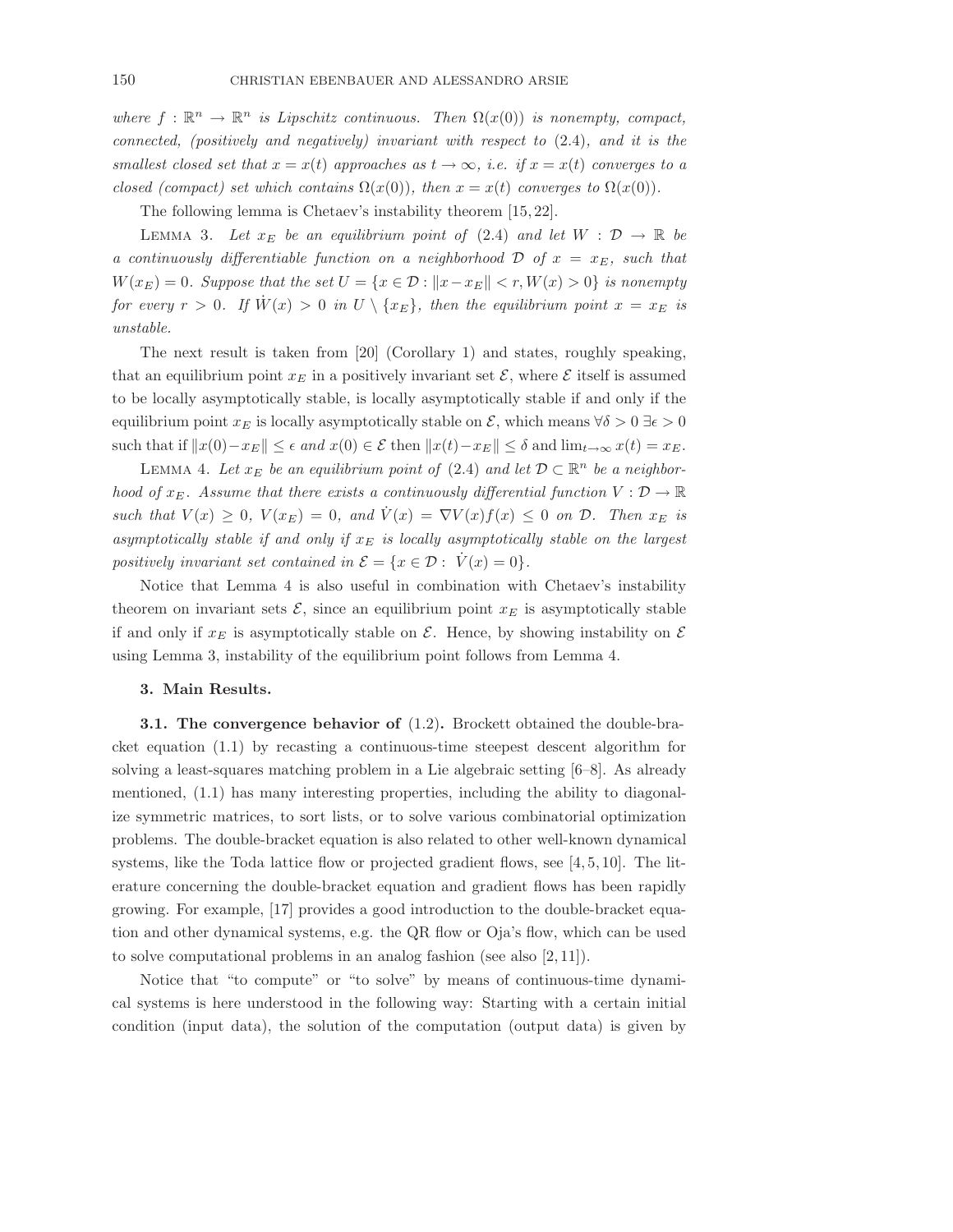the equilibrium point to which the flow converges. Thus, the computation process (solving process, analog algorithm) is described by the flow of the dynamical system.

Since (1.1) can diagonalize symmetric matrices and compute its eigenvalues, it is natural to search for a dynamical system which can do the same for nonsymmetric matrices. This was the motivation which has led to the dynamical system (1.2). In contrast to  $(1.1)$ , the basic idea behind  $(1.2)$  is not based on a gradient flow (steepest descent) argument but rather then on an orthogonality argument. However, (1.2) is naturally related to (1.1), since for symmetric initial data, i.e.  $A(0) = A(0)^T$ , the flows defined by  $(1.1)$  and  $(1.2)$  are equivalent.

The next theorem summarizes the convergence behavior of (1.2) established in [13].

THEOREM 5. For any initial condition  $A(0) = A_0 \in \mathbb{R}^{n \times n}$ , the solution  $A = A(t)$ of (1.2) is well-defined for all  $t \geq 0$  and it converges to a set of normal matrices which have the same spectrum as  $A_0$ . Moreover, if N is a diagonal matrix with pairwise distinct diagonals and if  $A_0$  is a matrix with eigenvalues  $\lambda_i = \sigma_i + i\omega_i$ ,  $i = 1...n$ , which have pairwise distinct real parts except for complex conjugate pairs<sup>1</sup>, then the solution  $A = A(t)$  of (1.2) converges to an equilibrium point  $A(\infty)$ , i.e.

(3.1) 
$$
[A(\infty)^T, A(\infty)] = 0,
$$

(3.2) 
$$
[N, A(\infty)^T + A(\infty)] = 0.
$$

In particular, there exist n! (isolated) equilibrium points  $A(\infty)$  and they are of the form

(3.3) 
$$
(A(\infty))_{ij} = \begin{cases} \sigma_{\pi(i)} & \text{if } i = j \\ \pm \omega_{\pi(i)} & \text{if } i \neq j \text{ and } \sigma_{\pi(i)} = \sigma_{\pi(j)} \\ 0 & \text{else} \end{cases}
$$

where  $(\pi(1), \ldots, \pi(n))$  is a permutation of  $(1, \ldots, n)$ .

Proof. The steps of the proof are as follows: Step 1: It is shown that any solution  $A = A(t)$  of (1.2) satisfy  $[A(t)^T, A(t)] \rightarrow 0$  for  $t \rightarrow \infty$ , which means  $A(t)$  converges to the set of normal matrices, that is the set of matrices which satisfy  $A = U^*\Lambda U$ ,  $U^*U = I$ . Step 2: It is shown that  $[N, A(t)^T + A(t)] \to 0$  for  $t \to \infty$ . Step 3: It is shown that there exist  $n!$  equilibrium points and  $(3.3)$  is satisfied.

Step 1: In a first step, it is shown that the derivative of the function

(3.4) 
$$
V(A) = ||A||_F^2 - \sum_{i=1}^n |\lambda_i|^2 = \text{trace}(A^T A) - \sum_{i=1}^n |\lambda_i|^2
$$

is monotonically decreasing along the flow (1.2) with the initial condition  $A(0) = A_0$  as long as  $[A(t)^T, A(t)] \neq 0$ . Notice that differentiating the sum of squares of eigenvalue

<sup>&</sup>lt;sup>1</sup>That means two eigenvalues of the form  $a + ib$ ,  $a$  or  $a + ib$ ,  $a + ic$ ,  $b \neq -c$  are not allowed.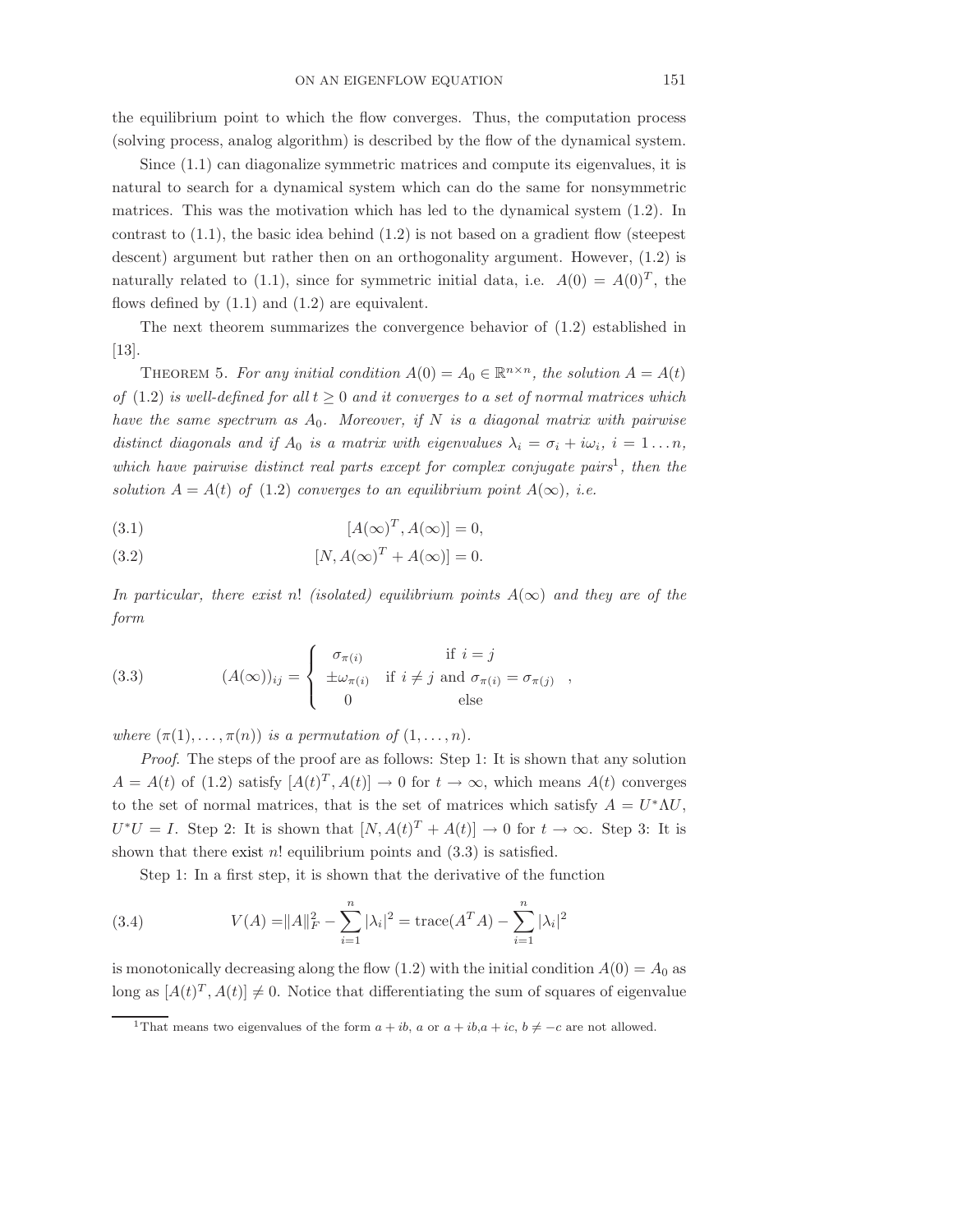in  $(3.4)$  with respect to  $(2.1)$  is zero due to isospectrality. Moreover, it is easy to see that (3.4) is zero if and only if A is normal, i.e.  $[A^T, A] = 0$ , because  $||A||_F^2$  $\frac{2}{F}$  is the sum of squares of singular values of  $A$  [19]. Differentiating  $(3.4)$  with respect to  $(2.1)$  and using the facts  $trace(AB) = trace(BA)$ ,  $trace(A^T) = trace(A)$  one obtains:

(3.5) 
$$
\dot{V}(A) = -2 \text{trace}([A^T, A][N, A + A^T]) - 2\nu \text{trace}([A^T, A]^2).
$$

Now observe that trace  $([A<sup>T</sup>, A][N, A + A<sup>T</sup>]) = 0$ . This follows from the fact that  $[A^T, A]$  is symmetric and  $[N, A + A^T]$  is skewsymmetric and the trace of a product between a symmetric matrix and a skewsymmetric matrix is zero. Thus with  $\text{trace}([A^T, A]^2) = ||[A^T, A]||_F^2 \ge 0$  one gets

(3.6) 
$$
\dot{V}(A) = -2\nu ||[A^T, A]||_F^2 < 0 \text{ as long as } [A^T, A] \neq 0.
$$

Therefore, all solutions  $A = A(t)$  of (1.2) converge into the set where the selfcommutator vanishes, i.e.

(3.7) 
$$
\lim_{t \to \infty} [A(t)^T, A(t)] = 0.
$$

Notice that all solutions are bounded, since the derivative (3.6) coincide with the derivative of (the positive definite and radially unbounded function)  $||A||_F^2$  $\frac{2}{F}$  along  $(2.1)$ .

Step 2: In a second step, it is shown that the function

(3.8) 
$$
W(A) = \frac{1}{2} \operatorname{trace}(N(A + A^T))
$$

is monotonically increasing along all solution  $A = A(t)$  of (1.2) starting in the positively invariant set defined by  $\mathcal{N}_{\lambda(A(0))} = \{ A \in \mathbb{R}^{n \times n} : \lambda(A) = \lambda(A(0)) \wedge [A^T, A] = 0 \}$ as long as  $[N, A(t)^{T} + A(t)] \neq 0$ , i.e. the set of normal matrices which have the same spectrum as  $A(0)$ . Moreover, it is shown that any solution of  $A = A(t)$  of (1.2) converges to an equilibrium point given by  $[A(\infty)^T, A(\infty)] = 0$ ,  $[N, A(\infty)^T + A(\infty)] = 0$ .

First, notice that the set  $\mathcal{N}_{\lambda(A(0))}$  is positively invariant w.r.t. (1.2), because

(3.9) 
$$
\frac{d}{dt}[A^T(t), A(t)]|_{t=0} = [[U(A_0), A_0]^T, A_0] + [A_0^T, [U(A_0), A_0]] = 0
$$

holds for  $[A_0^T, A_0] = 0$ ,  $A_0 = A(0)$ , and  $U(A)$  given by (2.3) In particular, (3.9) follows from  $U(A_0)^T = -U(A_0)$  and the Jacobi identity, i.e.  $[A, [B, C]] + [C, [A, B]] +$  $[B, [C, A]] = 0$ . Differentiating (3.8) with respect to (1.2) (i.e. (2.1),(2.3)) and using  $trace(AB) = trace(BA), trace(A^{T}) = trace(A), [A, B] = -[B, A], [A, B]^{T} = [B^{T}, A^{T}]$ one obtains:

(3.10)  
\n
$$
\dot{W}(A) = \frac{1}{2} \text{trace}(N[U, A]) + \frac{1}{2} \text{trace}(N[A^T, U^T])
$$
\n
$$
= \frac{1}{2} \text{trace}([A + A^T, N][N, A + A^T])
$$
\n
$$
+ \nu \text{trace}([A, N][A^T, A]).
$$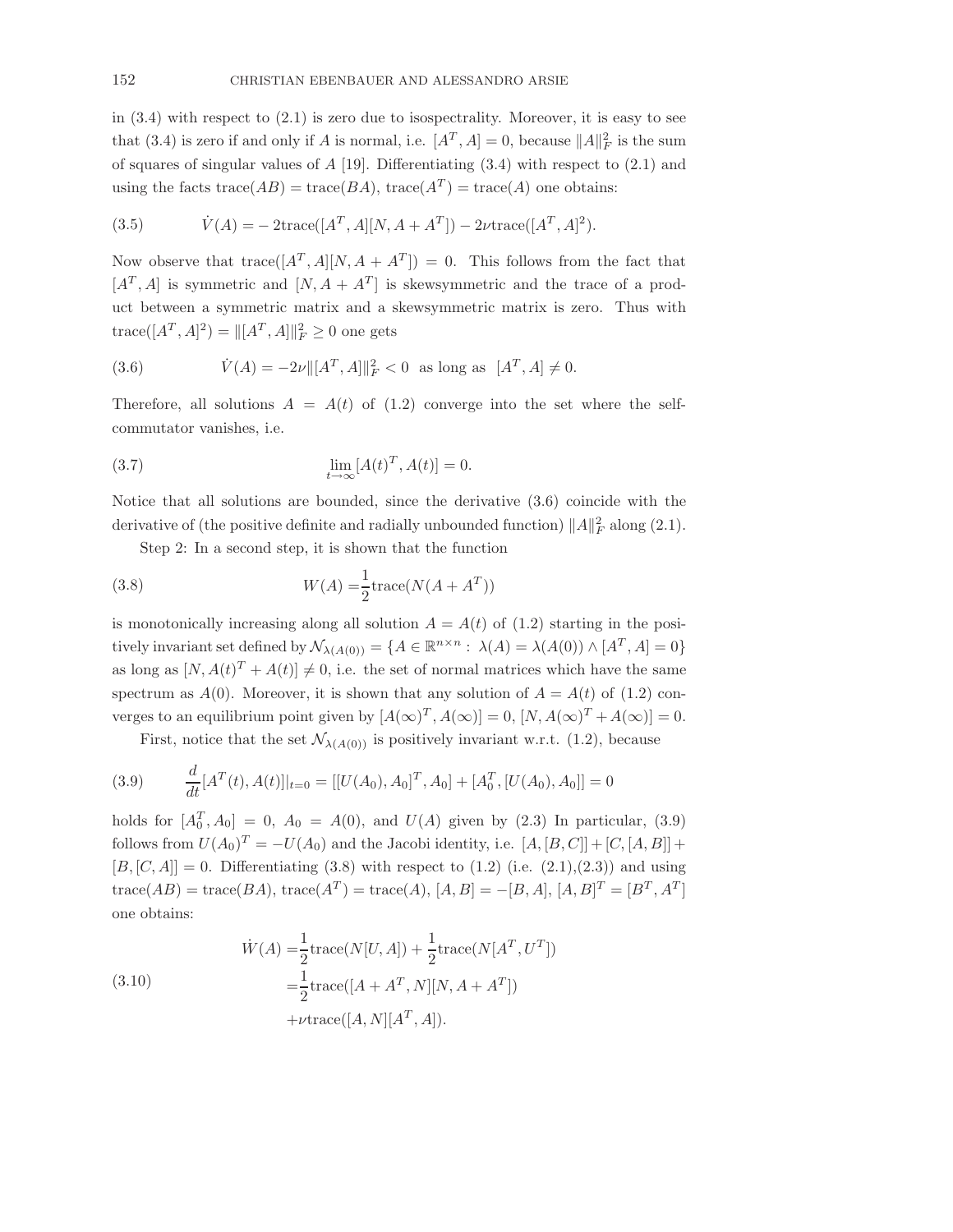Now, from (3.10) it follows that

(3.11) 
$$
\dot{W}(A) = -\frac{1}{2} \text{trace}([A + A^T, N]^2) > 0 \text{ as long as } [A + A^T, N] \neq 0
$$

and  $A \in \mathcal{N}_{\lambda(A_0)}$ . From Lemma 2 and Step 1 it follows that  $\Omega(A(0))$  is a compact and invariant set in  $\mathcal{N}_{\lambda(A_0)}$ . As will be shown in Step 3, there exists a finite number of *isolated* (equilibrium) points  $A(\infty)$  which simultaneously satisfy  $V(A) = 0$  and  $W(A) = 0$ . In order to show that  $\Omega(A(0))$  is an equilibrium point, make the following observations.

Observation 1: If  $\Omega(A(0))$  is a single point, then it is an equilibrium point.

Observation 2: If  $\Omega(A(0))$  is contained in a level set of W, i.e.  $W(\Omega(A(0))) =$  $m \in \mathbb{R}$ , then  $\Omega(A(0))$  is a single point. Assume  $\Omega(A(0))$  is not a single point. Then, since  $\Omega(A(0))$  is connected and since the points  $A(\infty)$  (where  $W=0$ ) are isolated, there exists a point  $P \in \Omega(A(0))$  such that  $\dot{W}(P) > 0$ . Hence W is increasing along a solution passing through P, but on the other hand  $\Omega(A(0))$  is invariant and contained in a level set of W. Contradiction.

Observation 3: See also Figure 2. Assume now  $\Omega(A(0))$  is not contained in a level set of W, i.e.  $W(\Omega(A(0))) = [\underline{m}, \overline{m}] \subset \mathbb{R}, \underline{m} < \overline{m}$  and  $A_1(\infty), \ldots, A_k(\infty), k > 1$ , are equilibrium points in  $\Omega(A(0))$  ordered in such a way that the following holds:  $W(A_1(\infty)) = \ldots = W(A_m(\infty)) > W(A_{m+1}(\infty)) \geq \ldots \geq W(A_k(\infty)).$  The claim is that if a solution  $A = A(t)$  is sufficiently close to one of the equilibria  $A_i(\infty)$ ,  $j \leq m$ , let's say at  $t_1 > 0$ , then  $A = A(t)$  cannot enter anymore a suitably chosen neighborhood of  $W(A_l(\infty)), l \geq m+1$ , for  $t \geq t_1$ .

By (3.11),  $W > 0$  on  $\mathcal{N}_{\lambda(A_0)} \setminus \{A_1(\infty), \ldots, A_k(\infty)\}\)$ . Let  $\mathcal{B}(\epsilon)$  be a closed neighborhood of  $\Omega(A(0))$  such that dist $(\mathcal{B}(\epsilon), \Omega(A(0))) \leq \epsilon$ . Notice that dist denotes the (Hausdorff) distance between sets and  $\mathcal{B}(\epsilon)$  is a subset of the A<sub>0</sub>-isospectral set, i.e. the ambient space of  $\mathcal{N}_{\lambda(A_0)}$  is considered to be the set  $\{B \in \mathbb{R}^{n \times n} : \lambda(B) = \lambda(A_0)\}\$ where (2.1) flows. Moreover, let  $\mathcal{U}_i$  be open neighborhoods for  $A_i(\infty)$  and let  $\mathcal{U}_i(\epsilon) =$  $\mathcal{B}(\epsilon) \cap \mathcal{U}_i$ . Denote with  $\underline{b}_j = \inf_{A \in \mathcal{U}_j} W(A)$ , and with  $b_l = \sup_{A \in \mathcal{U}_l} W(A)$ . Choose now  $\epsilon$  and neighborhoods  $\mathcal{U}_i$ ,  $i = 1, ..., k$ , such that  $\min_{j=1...m} \underline{b}_j > \max_{l=m+1...k} b_l$ and such that

(3.12) 
$$
\min_{A \in \mathcal{B}(\epsilon) \setminus \cup_{i=1}^k \mathcal{U}_i(\epsilon)} \dot{W}(A) \ge \frac{\delta}{2} > 0
$$

holds for some  $\delta > 0$ . Notice that it is always possible to choose  $\epsilon$  and neighborhoods  $\mathcal{U}_i$  such that  $\min_{j=1...m} \underline{b}_j > \max_{l=m+1...k} b_l$ , since W is continuous and  $W(A_j(\infty)) >$  $W(A_l(\infty)), j \leq m, l \geq m+1.$  Moreover

(3.13) 
$$
\min_{A \in \Omega(A(0)) \setminus \bigcup_{i=1}^k \mathcal{U}_i(0)} \dot{W}(A) \ge \delta > 0
$$

can be always be satisfied, because  $\Omega(A(0)) \setminus \cup_{i=1}^k \mathcal{U}_i(0)$  is a compact set and  $\dot{W}$  is strictly positive on  $\Omega(A(0)) \setminus \cup_{i=1}^k \mathcal{U}_i(0)$ . Hence, because W and W are continuous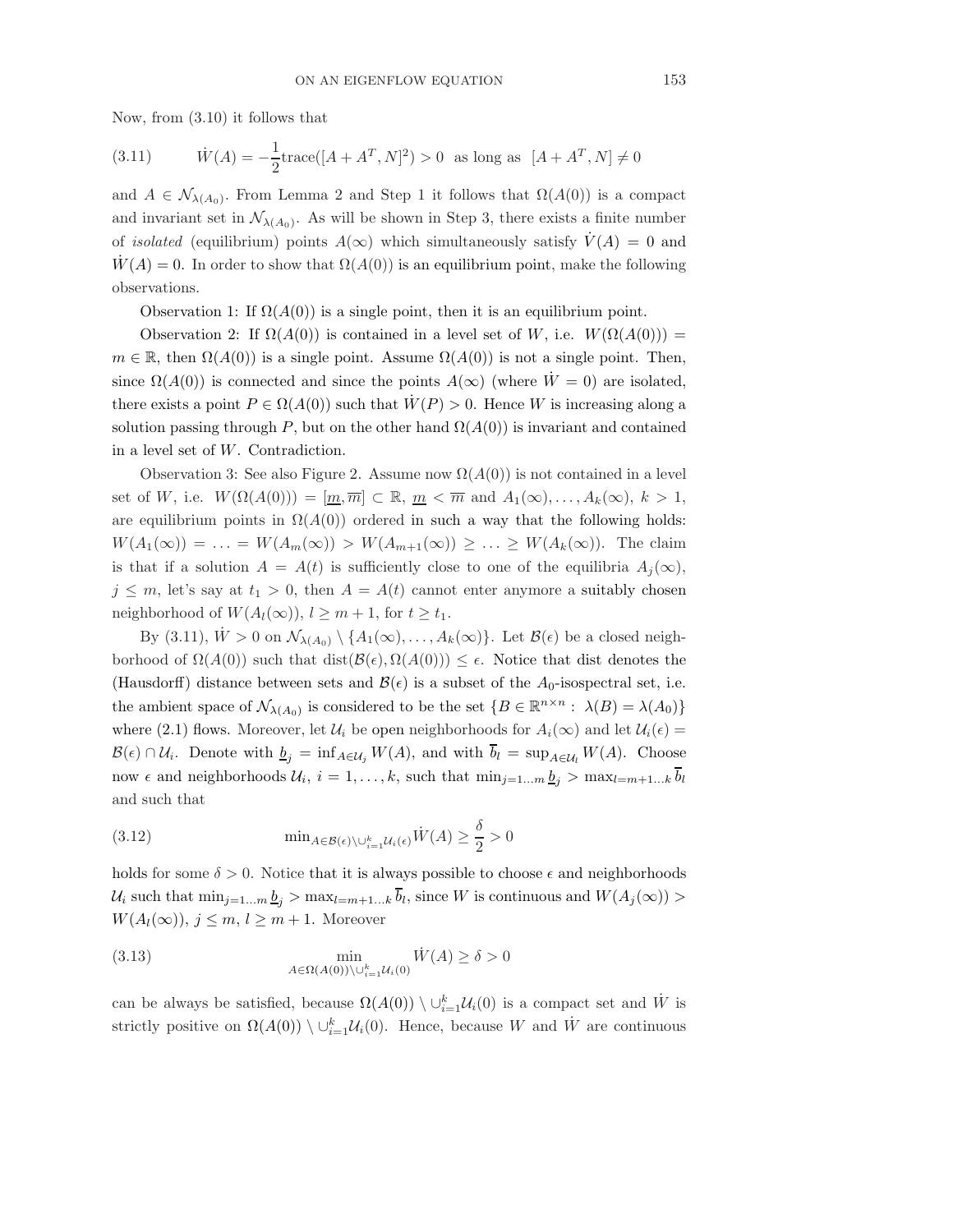functions,  $(3.12)$  must be true for a sufficiently small  $\epsilon$ . In other words, for  $\epsilon$  sufficiently small, the set  $\{A: \dot{W}(A) \leq 0, A \in \mathcal{B}(\epsilon)\}\$ is contained in  $\cup_{i=1}^k \mathcal{U}_i(\epsilon)$ .

Since  $\Omega(A(0))$  is the positive limit set, there exists a  $t_1 > 0$  such that  $A(t_1) \in$  $\cup_{j=1}^m$ Uj( $\epsilon$ ) and such that  $A(t) \in \mathcal{B}(\epsilon)$  for  $t \geq t_1$ , because of Lemma 2 (observe that  $B(\epsilon)$  is closed and compact). Moreover, there must exists a  $t_2 > t_1$  such that  $A(t_2) \in \bigcup_{l=m+1}^k \mathcal{U}_l(\epsilon)$ . However, this is impossible because whenever  $\max_{l=m+1...k} \overline{b}_l$  $W(A(t)) \leq \min_{j=1...m} \underline{b}_j$ , then  $\dot{W} > 0$  and therefore  $W(A(t)) \geq \min_{j=1...m} \underline{b}_j$  for  $t \geq t_1$ . But in order to reach some neighborhood  $\mathcal{U}_l(\epsilon)$ ,  $l \geq m+1$ ,  $W(A(t))$  <  $\max_{l=m+1...k} \overline{b}_l$  must hold. (This leads to a contradiction, because  $\min_{j=1...m} \underline{b}_j$ )  $\max_{l=m+1...k} b_l$ . Thus,  $\Omega(A(0))$  cannot contain equilibrium points  $A_1(\infty), \ldots,$  $A_k(\infty), k > 1$  with  $W(A_1(\infty)) = \ldots = W(A_m(\infty)) > W(A_{m+1}(\infty)) \geq \ldots \geq$  $W(A_k(\infty)).$ 

Observation 4: Assume again  $\Omega(A(0))$  is not contained in a level set of W, i.e.  $W(\Omega(A(0))) = [\underline{m}, \overline{m}] \subset \mathbb{R}, \underline{m} < \overline{m}$  and  $A_1(\infty), \ldots, A_k(\infty), k \geq 0$ , are equilibrium points in  $\Omega(A(0))$  but now  $W(A_1(\infty)) = \ldots = W(A_k(\infty))$ . Then there exist points  $P_1, P_2 \in \Omega(A(0))$  such that  $W(P_1) > W(P_2)$ . If  $k \geq 1$ , choose  $P_1 = A_1(\infty)$  or  $P_2 = A_1(\infty)$ . Using the same arguments as in Observation 3, where  $P_1, P_2$  play now the role of  $A_m(\infty), A_{m+1}(\infty)$ , one can conclude that points  $P_1, P_2 \in \Omega(A(0))$  such that  $W(P_1) > W(P_2)$  holds, can not exist. Thus,  $\Omega(A(0))$  must be contained in a level set W.

In summary, Observation 1 and 2 imply that  $\Omega(A(0))$  is a single equilibrium point, if  $\Omega(A(0))$  is contained in a level set of W and Observation 3 and 4 assure that  $\Omega(A(0))$  is indeed contained in a level set of W.

Therefore, one can finally conclude that

(3.14) 
$$
\lim_{t \to \infty} [N, A(t)^T + A(t)] = 0.
$$

Thus, (3.7) together with (3.14) and the Observation 1-4 imply that any solution  $A = A(t)$  converges to an equilibrium point defined by  $(3.1)$  and  $(3.2)$ .

Step 3: In order to show that (3.3) holds, observe first that

(3.15) 
$$
[N, A(\infty)^T + A(\infty)] = 0 \Leftrightarrow A(\infty)^T + A(\infty) = 2D
$$

with  $D = \text{diag}(d_1, \ldots, d_n)$  diagonal and  $N = \text{diag}(n_1, \ldots, n_n)$ ,  $n_i \neq n_j$ ,  $i \neq j$ . In particular,  $([N, A + A^T])_{ij} = (a_{ij} + a_{ji})(n_j - n_i) = 0$  if and only if  $a_{ij} + a_{ji} = 0$ ,  $i \neq j$ . Thus, (3.14) implies that  $A(t)^{T} + A(t)$  converges to a real diagonal matrix 2D. Moreover, from (3.15) follows that

$$
(3.16)\quad A(\infty) = D + S,
$$

where  $S = (s_{ij})$  is a skewsymmetric matrix. Due to (3.7),  $A(\infty)$  is a normal matrix,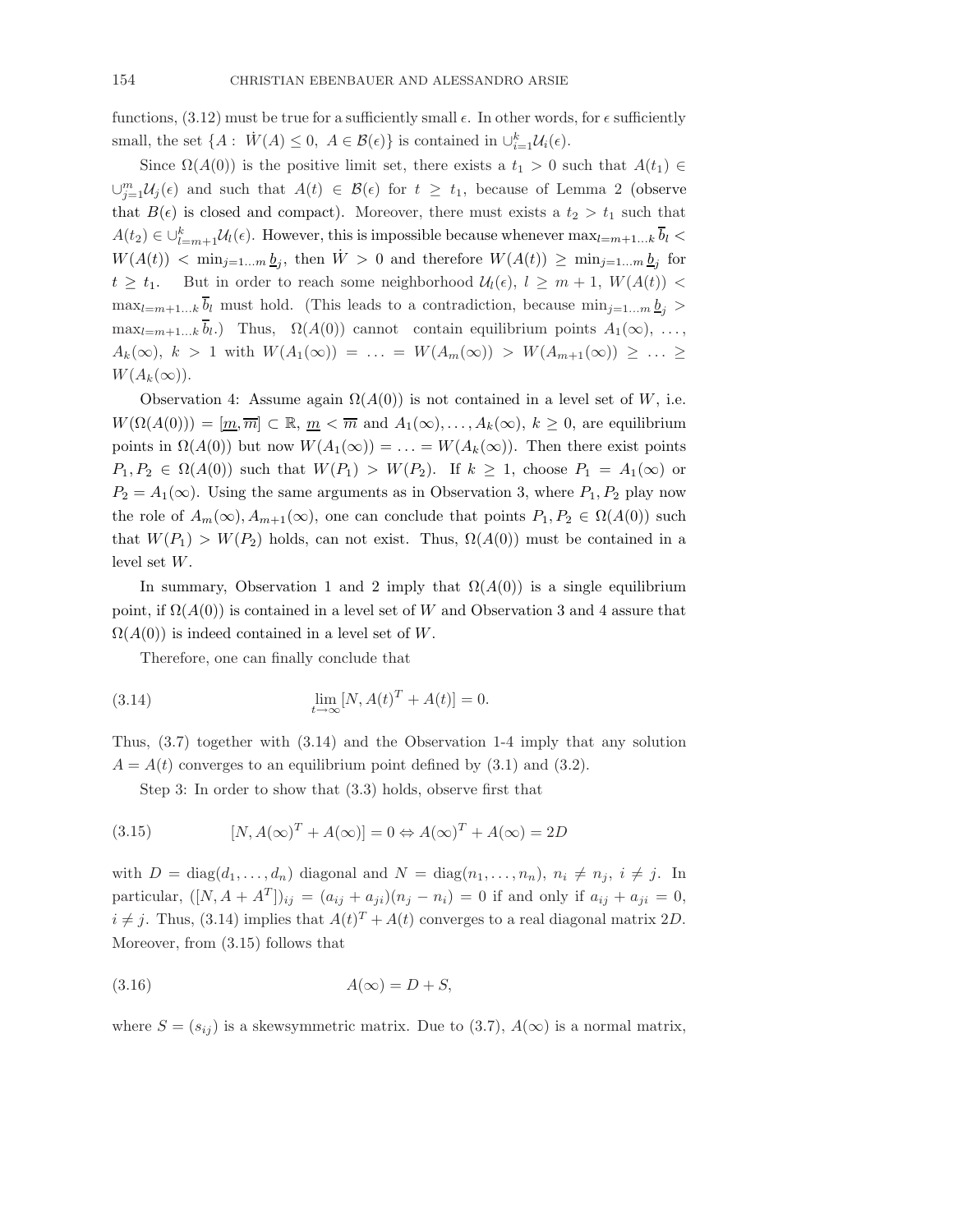i.e.  $A(\infty) = U^*\Lambda_{\pi}U, U^*U = I, \Lambda_{\pi}$  diagonal. Hence, one obtains

(3.17) 
$$
2D = A(\infty) + A(\infty)^{T} = A(\infty) + A(\infty)^{*}
$$

$$
= U^{*}(\Lambda_{\pi} + \Lambda_{\pi}^{*})U = 2U^{*}\Re{\{\Lambda_{\pi}\}}U.
$$

Because of the isospectral property of  $(1.2)$  (Theorem 1), the diagonals of D are the real parts of the eigenvalues of  $A(0)$ , i.e.  $D = \text{diag}(d_1, \ldots, d_n) = \Re\{\Lambda_\pi\}$  $diag(\sigma_{\pi(1)},\ldots,\sigma_{\pi(n)})$ . Thus, what is left is to reveal the structure of S in (3.16). Observe first that the form (3.16) and the fact that  $A(\infty)$  is a normal matrix imply

(3.18) 
$$
[A(\infty)^T, A(\infty)] = 0 \Leftrightarrow [S, D] = 0 \Leftrightarrow s_{ij}(d_j - d_i) = 0,
$$

because  $0 = [A(\infty)^T, A(\infty)] = [D - S, D + S] = 2[D, S]$  and  $([D, S])_{ij} = s_{ij} (d_j - d_i)$ . Notice moreover that due to the assumption that  $A(0)$  has eigenvalues with pairwise distinct real parts except for complex conjugate pairs, there does not exist three pairwise distinct indices  $i, j, k$  such that  $d_i = d_j = d_k$  ( $\sigma_i = \sigma_j = \sigma_k$ ). Thus, one can distinguish between two cases: Case 1 (complex eigenvalue): If  $(A(\infty))_{ii}$  =  $d_i = \sigma_{\pi(i)} = d_j$  for some i and  $j \neq i$  in  $\{1, ..., n\}$ , then the *only* element in the ith column/row and jth row/column of S which may not vanish is  $s_{ij}$  ( $s_{ji} = -s_{ij}$ ). In particular, for all k different from i and from j, (3.18) implies  $d_j - d_k \neq 0$  and  $d_i-d_k \neq 0$  and thus  $s_{kj} = 0$  and  $s_{ki} = 0$  for all  $k \neq i, j$ . Case 2 (real eigenvalue): If for some i,  $d_i = \sigma_{\pi(i)} \neq d_k$  for all  $k \neq i$  then (3.18) implies that the ith column/row of S vanishes. By writing down  $S = (s_{ij})$  and by taking into account that the eigenvalues of  $A(0)$  are identical with the eigenvalues of  $A(\infty)$ , it can be easily observed that the non-vanishing entries in S must be equal to  $s_{ij} = \pm \omega_{\pi(i)}$ . Thus, the structure of  $A(\infty)$  is given by (3.3).

Finally, notice that  $\dot{V}$  (see (3.6)) and  $\dot{W}$  (see (3.11)) is zero if and only if (3.1) and  $(3.2)$  is satisfied. Moreover, under the assumptions made on N and  $A_0$ , any equilibrium point  $A(\infty)$  must be of the form (3.3). Thus, taking into account that the eigenvalues of  $A(\infty)$  must coincide with the eigenvalues of  $A_0$ , it can be observed that there exists exactly n! different configurations  $A(\infty)$  which satisfy (3.3). Since there is only a finite number of equilibrium points, they must be isolated.  $\Box$ 

In case the eigenvalues of  $A(0)$  have not pairwise distinct real parts, then Theorem 5 does not say anything if the solution converges to an equilibrium point or not. However, all solutions of  $(1.2)$  converge to  $\mathcal{N}_{\lambda(A_0)}$ , see  $(3.7)$ . Moreover, numerical simulations support that all solutions converge to an equilibrium point and it seems that similar arguments (Observation 1 to 4) also apply to this case. This is a future research point. Furthermore, if the spectrum of  $A(0)$  is real, then  $(3.3)$  implies that  $A(\infty)$  is diagonal. Notice also that the assumption on  $A(0)$  having pairwise distinct real parts is generically true. Hence, Theorem 5 states that for almost all initial conditions  $A_0 \in \mathbb{R}^{n \times n}$ ,  $A(\infty)$  is of the form (3.3) (see examples in Section 4). Thus, to the authors best knowledge, (1.2) is the only available differential equation in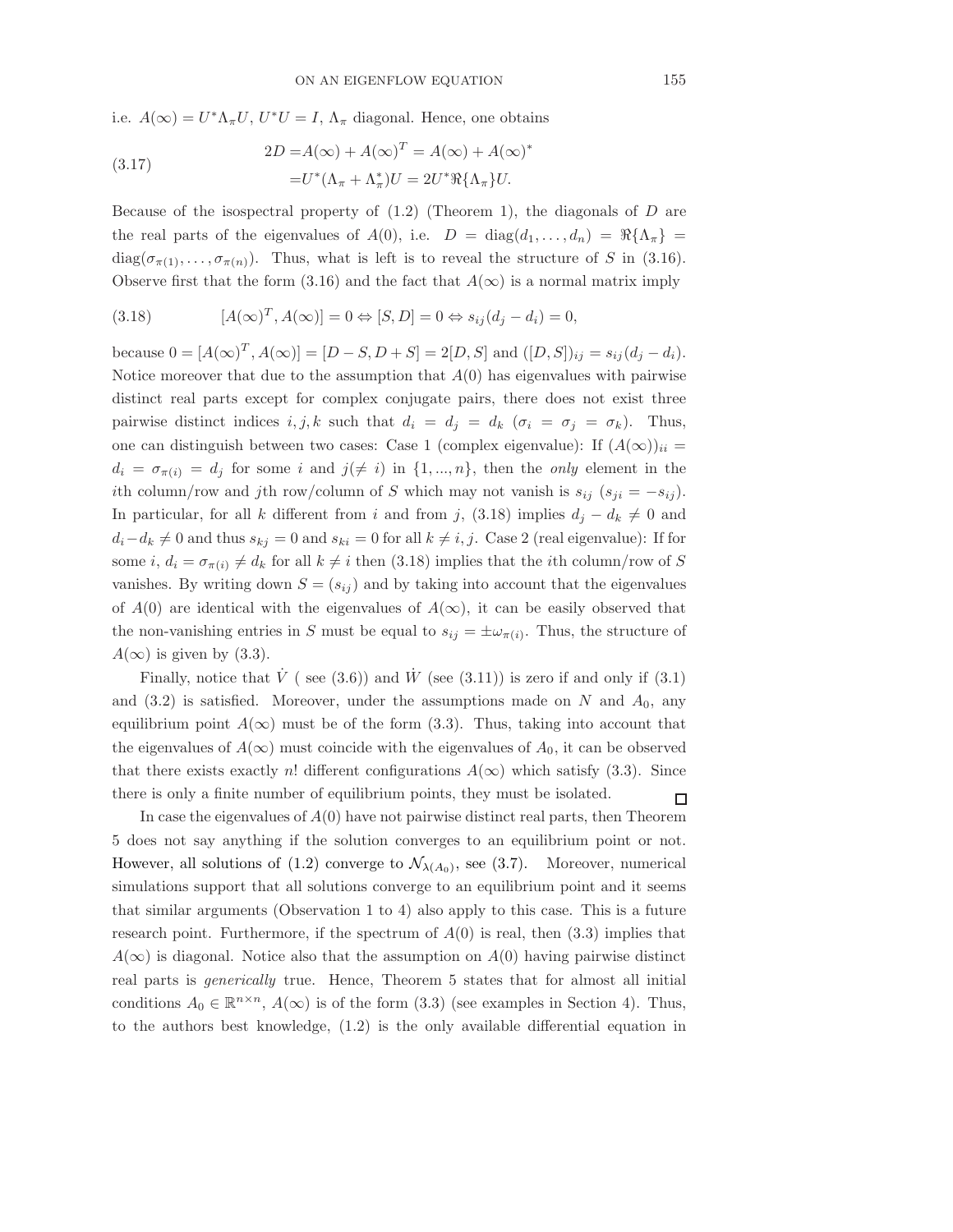

FIG. 2. Basic idea (top) and a detailed illustration (bottom) of Observation 3 in the proof of Theorem 5 for  $m = 1$ . The ambient space in these figures is considered to be the  $A_0$ -isospectral set.

the literature which allows to simultaneously compute (with guaranteed convergence) all the eigenvalues for generically any real matrix. In [29] convergence for general nonsymmetric matrices has been proved in the case of a real spectrum. If the spectrum is complex, the QR flow proposed in [29] has almost periodic solutions. The proof of Theorem 5, however, allows to obtain many other flows with the same convergence properties as  $(1.2)$ . For example, the assumption in  $(1.2)$  that  $\nu$  is a positive constant can be easily relaxed to  $\nu = \nu(t) \geq \nu_0 > 0$ .

**3.2.** A sorting property of  $(1.2)$ . The double-bracket equation  $(1.1)$  can be seen as a dynamical system which solves the following optimization problem in an analog fashion:

(3.19) 
$$
\Theta^o = \arg \max_{\Theta^T \Theta = I} \text{trace}(N\Theta^T H_0 \Theta),
$$

where  $N = \text{diag}(n_1, \ldots, n_n)$  is a real diagonal matrix with pairwise distinct diagonals and  $H_0$  is a symmetric matrix with eigenvalues  $\sigma_i$ ,  $i = 1 \dots n$ . A result which dates back to von Neumann [31] (see also [6–8]) shows that the optimal solution  $\Theta^o$  satisfies  $(\Theta^o)^T H_0 \Theta^o = \text{diag}(\sigma_{\pi(1)} \dots \sigma_{\pi(n)})$ , where the diagonals  $\sigma_{\pi(i)}$  are arranged in such a way that trace $(N(\Theta^o)^T H_0 \Theta^o) = n_1 \sigma_{\pi(1)} + \ldots + n_n \sigma_{\pi(n)}$  is maximized. Moreover, the relation between (3.19) and (1.1) is the following:  $H(\infty) = (\Theta^o)^T H_0 \Theta^o$  for almost all initial data  $H_0 = H(0) = H(0)^T$ . Notice that a solution  $H = H(t)$  of (1.1) may end up in  $n!$  different equilibrium points, which are given by the  $n!$  permutations  $diag(\sigma_{\pi(1)} \ldots \sigma_{\pi(n)})$ . However, as shown in [8], only one equilibrium point is asymptotically stable, namely that equilibrium point  $H(\infty)$  which maximizes trace( $NH(\infty)$ ).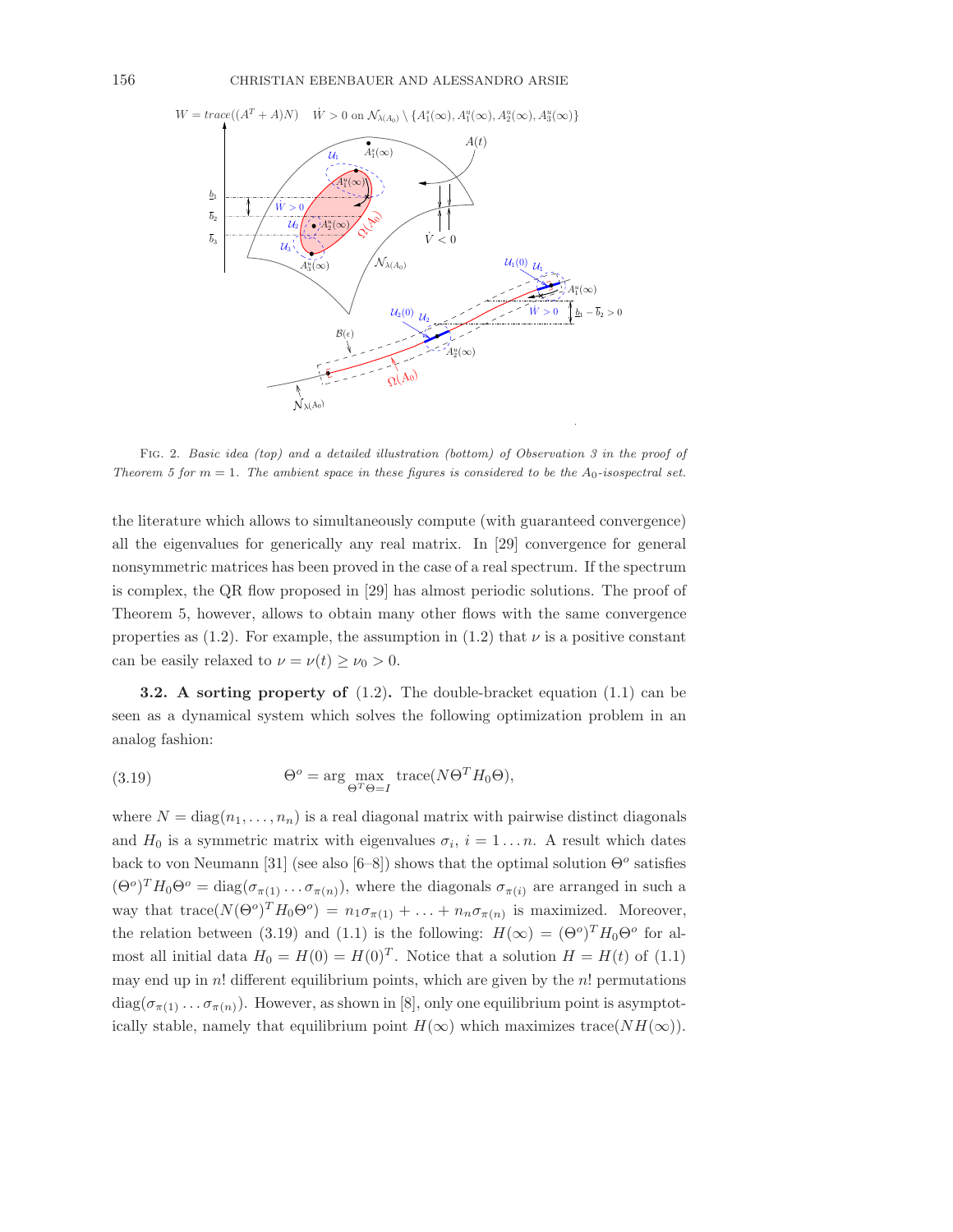Since the optimal equilibrium point is the only stable one,  $(1.1)$  solves  $(3.19)$  "almost" always". Exceptional cases are for example if one starts with a diagonal matrix  $H_0$ (see  $[6-8]$  for details). The sorting behavior of  $(1.1)$  follows now from the fact that solving (3.19) can be seen as a way of sorting lists (eigenvalues). For example, if  $0 \leq n_1 < n_2 < \ldots < n_n$ , then the eigenvalues of  $H(\infty) = \text{diag}(\sigma_{\pi(1)}, \ldots, \sigma_{\pi(n)})$  are arranged in such a way that  $\sigma_{\pi(1)} \leq \sigma_{\pi(2)} \leq \ldots \leq \sigma_{\pi(n)}$ .

From the above considerations, it is natural to ask if the same sorting behavior is still present in  $(1.2)$ , i.e. is it true that an asymptotically stable equilibrium point  $A(\infty)$  maximizes trace( $NA(\infty)$ )? In the following, it is shown that this is indeed the case.

To prove the desired result, one needs the tangent space of a manifold which is described by the intersection of an isospectral set, lets say defined by a matrix Y (Y -isospectral manifold), with the set of normal matrices.

LEMMA 6. Assume  $Y \in \mathbb{R}^{n \times n}$  complex diagonalizable. Then the intersection of the Y -isospectral manifold with the set of normal matrices, i.e.

(3.20) 
$$
\mathcal{N}_{\lambda(Y)} = \{ B \in \mathbb{R}^{n \times n} : \ \lambda(B) = \lambda(Y) \ \wedge \ [B^T, B] = 0 \},
$$

is a manifold and the tangent space  $T_A\mathcal{N}_{\lambda(Y)}$  at  $A\in\mathbb{R}^{n\times n}$  of  $\mathcal{N}_{\lambda(Y)}$  is given by

(3.21) 
$$
T_A \mathcal{N}_{\lambda(Y)} = \{ [U, A] \in \mathbb{R}^{n \times n} : U = -U^T \in \mathbb{R}^{n \times n} \}.
$$

Proof. Notice that the algebraic variety of all normal matrices has singularities and is not a manifold. However, the intersection of the set of normal matrices with the Y-isospectral manifold defined by a real  $n \times n$  normal matrix Y is a (compact connected) embedded submanifold in the space of matrices. This follows from the fact that if Y is a normal matrix, then every other normal matrix B with  $\lambda(B) = \lambda(Y)$ can be written as  $B = \Theta Y \Theta^T$ ,  $\Theta$  orthogonal (see [18], p.105, Theorem 2.5.8). Hence

(3.22) 
$$
\mathcal{N}_{\lambda(Y)} = \{ B \in \mathbb{R}^{n \times n} : B = \Theta Y \Theta^T, \ \Theta \text{ orthogonal} \},
$$

i.e.  $\mathcal{N}_{\lambda(Y)}$  is an orbit of the normal matrix Y under the action of the orthogonal group by conjugation.

By Proposition 8.1 in [17] (see p.355ff) it follows that this orbit is an embedded submanifold in the space of matrices. Moreover, from (3.22) directly follows that the tangent vectors at A are of the form  $[U, A]$ ,  $U = -U<sup>T</sup>$ , i.e. for a smooth curve  $\Theta = \Theta(t)$ ,  $\Theta(0) = I$ ,  $t \in (-\epsilon, +\epsilon)$ ,  $\dot{\Theta}(t) = U(t)\Theta(t)$ ,  $U(t) = -U(t)^T$ , one obtains  $\dot{B}(t)|_{t=0} = [U(0), A] \in T_A \mathcal{N}_{\lambda(Y)}$  for  $B(t) = \Theta(t) A \Theta(t)^T$ .  $\Box$ 

THEOREM 7. Let  $N = \text{diag}(n_1, \ldots, n_n)$  be a real diagonal matrix with pairwise distinct diagonals, i.e.  $n_i \neq n_j$ ,  $i \neq j$ , and let  $A(0) = A_0$  be a matrix with eigenvalues  $\lambda_i = \sigma_i + i\omega_i$ ,  $i = 1...n$ , which have pairwise distinct reals parts except for complex conjugate pairs. Then  $2^m$  out of n! equilibrium points are locally asymptotically stable, where m is the number of conjugate complex pairs of eigenvalues. All the other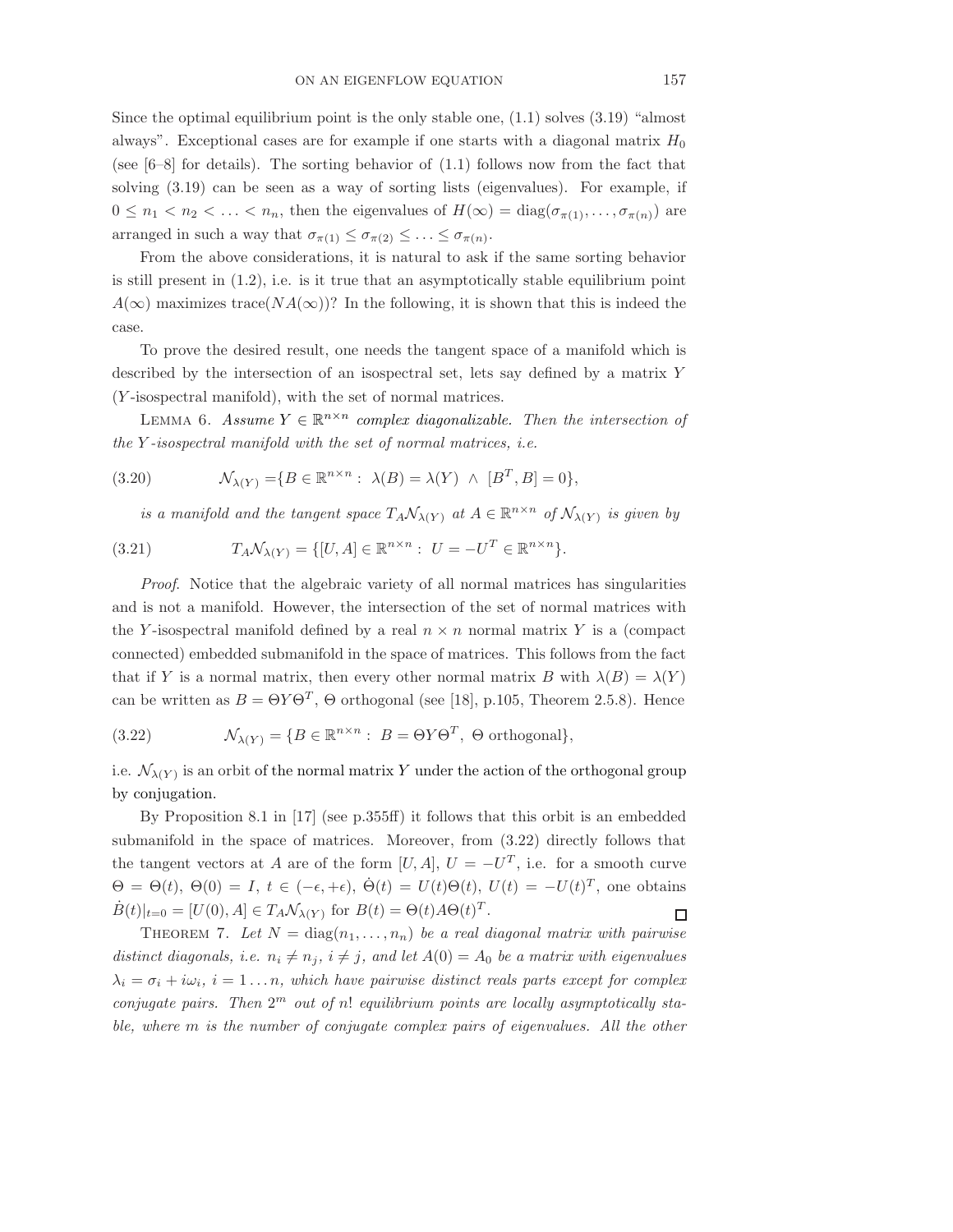equilibrium points are unstable. The locally asymptotically stable equilibrium points are (strict) global maxima of the function  $\text{trace}(NA)$  on  $\mathcal{N}_{\lambda(A_0)}$ , i.e. if  $A(\infty)$  is locally asymptotically stable, then  $\text{trace}(NA(\infty)) = n_1 \sigma_{\pi(1)} + \ldots + n_n \sigma_{\pi(n)} \geq \text{trace}(NA)$  for all  $A \in \mathcal{N}_{\lambda(A_0)}$ .

Proof. The claims in the theorem are proved in 2 steps. Step 1: An equilibrium point  $A(\infty)$  which does not maximize trace( $NA(\infty)$ ) on  $\mathcal{N}_{\lambda(A_0)}$  is unstable. Step 2: An equilibrium point  $A(\infty)$  which maximizes trace( $NA(\infty)$ ) on  $\mathcal{N}_{\lambda(A_0)}$  is locally asymptotically stable. There exist  $2<sup>m</sup>$  locally asymptotically stable equilibrium points.

Step 1: It is shown that if an equilibrium point  $A(\infty)$  on  $\mathcal{N}_{\lambda(A_0)}$  does not maximize trace( $NA(\infty)$ ) =  $n_1 \sigma_{\pi(1)} + \ldots + n_n \sigma_{\pi(n)}$ , then  $A(\infty)$  is not a local maximum of the function

(3.23) 
$$
W(A) = \frac{1}{2} \text{trace}(N(A + A^T))
$$

on  $\mathcal{N}_{\lambda(A_0)}$ . Since  $\dot{W}$  is positive *definite* in a neighborhood on  $\mathcal{N}_{\lambda(A_0)}$ , because the equilibrium points are isolated, it follows by Chetaev's instability theorem (Lemma 3) that  $A(\infty)$  is unstable on  $\mathcal{N}_{\lambda(A_0)}$  and thus by Lemma 4 unstable.

It is shown now that the gradient of  $W : \mathcal{N}_{\lambda(A_0)} \to \mathbb{R}$  vanishes at  $A(\infty)$  and that the Hessian is negative semidefinite only if  $A(\infty)$  maximizes trace( $NA(\infty)$ ).

The directional derivative of  $W$  is given by

(3.24) 
$$
dW(A) = \frac{1}{2} \text{trace}(N(A' + A'^T))
$$

with  $A' \in T_{A(\infty)} \mathcal{N}_{\lambda(A_0)}$ , i.e.

$$
(3.25) \t dW(A) = \text{trace}(N[U, A])
$$

with  $U = -U<sup>T</sup>$ . Because of  $A(\infty) = D+S$ , D diagonal, S skewsymmetric,  $[N, D] = 0$ , and [N, S] symmetric, dW vanishes at  $A(\infty)$ :

(3.26) 
$$
dW(A(\infty)) = \text{trace}(N[U, D + S]) = 0.
$$

The quadratic form associated to the Hessian of  $W$  is given by

(3.27) 
$$
d^2W(A) = \text{trace}(N[U, A']) = \text{trace}(N[U, [U, A]]).
$$

Hence, one obtains  $d^2W(A(\infty)) = \text{trace}(N[U, [U, D + S]]).$ 

(3.28) 
$$
d^2W(A(\infty)) = \text{trace}(N([U, [U, D]]) = \text{trace}([N, U][U, D]).
$$

Notice that  $[N, U]$  is symmetric and by direct calculation one obtains  $([N, U])_{ij} =$  $u_{ij}(n_i - n_j), i \leq j$ . Analogous,  $([U, D])_{ij} = -u_{ij}(d_i - d_j), i \leq j$ . Therefore,

(3.29) 
$$
d^2W(A(\infty)) = -\sum_{i < j} (n_i - n_j)(d_i - d_j)u_{ij}^2.
$$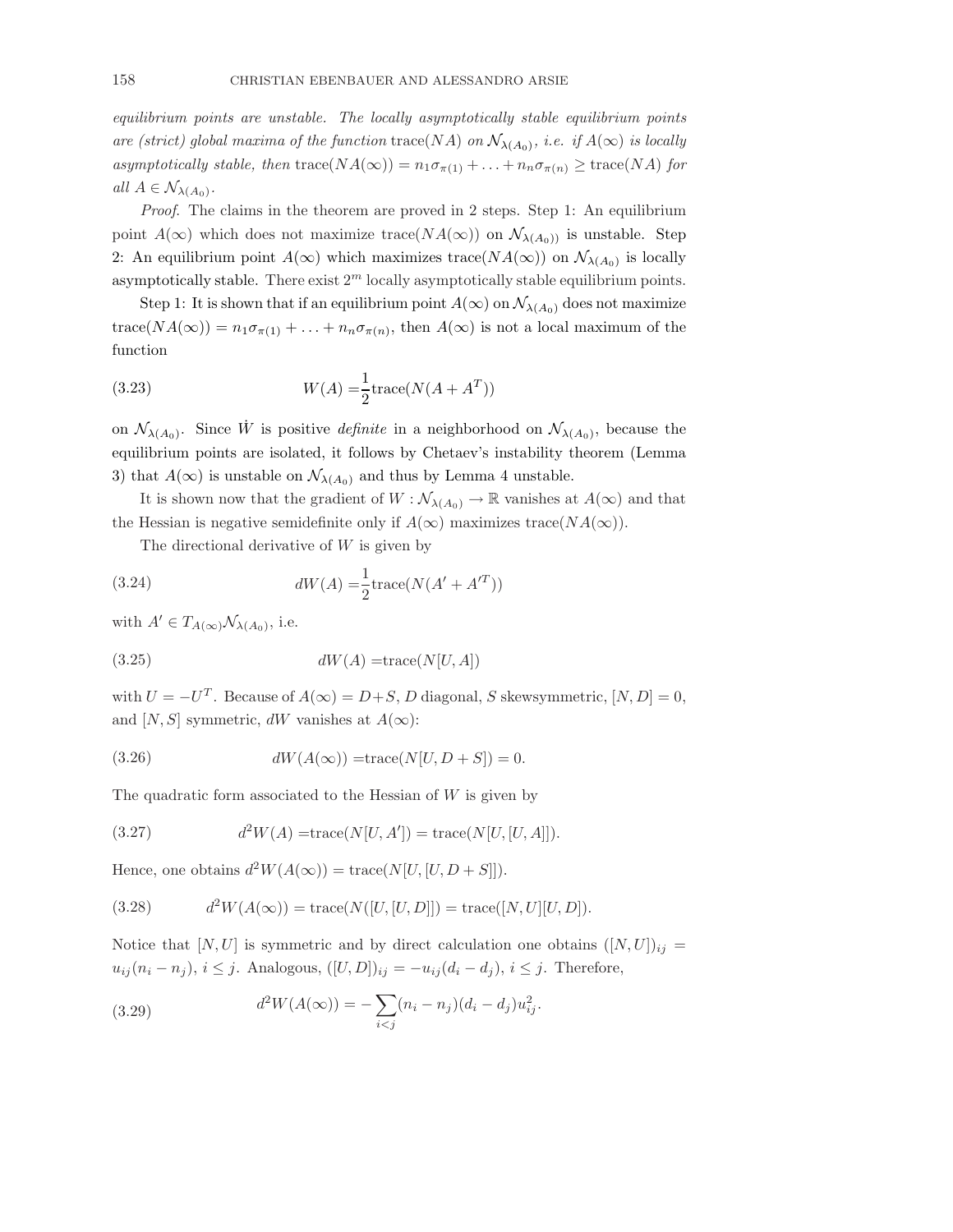Thus, in order for (3.29) to be negative semidefinite,

$$
(3.30) \t\t\t (n_i - n_j)(d_i - d_j) \ge 0
$$

must hold. Condition (3.30) is called similarly ordered and implies that  $trace(ND)$ ,  $D = \text{diag}(d_1, \ldots, d_n) = \text{diag}(\sigma_{\pi(1)}, \ldots, \sigma_{\pi(n)})$  is maximized [16], see also [6–8]. For example, in case  $n_1 > n_2 > \ldots > n_n$ ,  $d_1 \geq d_2 \geq \ldots \geq d_n$  follows immediately from (3.30). In other words, if (3.30) is not satisfied, i.e.  $W(A(\infty))$  is not a maximum, then  $A(\infty)$  is unstable.

Step 2: It is shown that all equilibrium points  $A(\infty)$  which maximize trace  $(NA(\infty))$ (= trace(ND)) on  $\mathcal{N}_{\lambda(A_0)}$  are locally asymptotically stable. Notice first that the maxima on  $\mathcal{N}_{\lambda(A_0)}$  are indeed equilibrium points. Suppose  $A_1^o(\infty), \ldots, A_s^o(\infty)$ ,  $s \leq n!$  are distinct equilibrium points which all satisfy (3.30) and consequently  $W(A_1^o(\infty)) = \ldots = W(A_s^o(\infty)).$  Now, let  $\Gamma \in \mathcal{N}_{\lambda(A_0)}, \Gamma \neq A_i^o(\infty), i \in \{1 \ldots s\},$ be a real normal matrix i.e.  $\Gamma = U^* \Lambda_{\pi} U$ ,  $U^* U = I$ ,  $\Lambda_{\pi}$  diagonal. Then the eigenvalues of  $\Gamma^T + \Gamma = 2U^* \Re{\{\Lambda_{\pi}\}} U$  are  $2\Re{\{\Lambda_{\pi}\}}$ . Therefore, for  $\Gamma^T + \Gamma$  not diagonal, it follows that

(3.31) 
$$
W(\Gamma) = \frac{1}{2} \text{trace}(N(\Gamma^T + \Gamma)) < \frac{1}{2} \text{trace}(N(A_i^o(\infty)^T + A_i^o(\infty))) = W(A_i^o(\infty)),
$$

because W is maximized only if  $\Gamma^T + \Gamma$  is diagonal [31] (see also (3.19), [6, 8]). On the other hand, if  $\Gamma^T + \Gamma$  is diagonal, then  $\Gamma$  must coincide with an equilibrium point because  $\Gamma^T + \Gamma$  diagonal and  $\Gamma \in \mathcal{N}_{\lambda(A_0)}$  implies that  $\Gamma$  has the same structure (eq. (3.3)) as an equilibrium point  $A_i(\infty)$ ,  $i \in \{1, ..., n!\}$  (same arguments as in the proof of Theorem 5 - see (3.18) and below). Hence, the maxima of (3.23) on  $\mathcal{N}_{\lambda(A_0)}$  are  $A_1^o(\infty), \ldots, A_s^o(\infty).$ 

Consequently, there exists a small neighborhood  $\mathcal{U} \subset \mathcal{N}_{\lambda(A_0)}$  of  $A_i^o(\infty)$  such that  $\Gamma^T + \Gamma$  is not diagonal for any  $\Gamma \in \mathcal{U} \setminus \{A_i^o(\infty)\}\$ , and hence  $W(\Gamma) < W(A_i^o(\infty))$  for all  $\Gamma \in \mathcal{U} \setminus \{A_i^o(\infty)\}\$ . Therefore, W has a strict maximum at  $A_i^o(\infty)$  (i.e.  $W(A)$  –  $W(A_i^o(\infty))$  is negative definite in the neighborhood  $\mathcal{U})$  and since  $\dot{W}$  is positive definite on U, it follows that  $A_i^o(\infty)$  is an asymptotically stable equilibrium point on  $\mathcal{N}_{\lambda(A_0)}$ and by Lemma 4 (use V given by (3.4) where  $\mathcal{E} = \mathcal{N}_{\lambda(A_0)}$  and the domain  $\mathcal D$  of V as well as the ambient space of  $\mathcal E$  is considered to be the  $A_0$ -isospectral manifold), an asymptotically stable equilibrium point on the  $A_0$ -isospectral manifold.

Finally, to count the number of stable equilibrium points, consider (3.3). Since for an asymptotically stable equilibrium point the diagonal of  $A(\infty)$  is fixed due to (3.30), the number of asymptotically stable equilibrium points is given by the number of equilibrium points generated by switching the sign of the imaginary parts  $(\pm \omega_{\pi(i)})$ . It can be easily seen that the number of possible configurations is  $2^m$ , where m is the number of conjugate complex pairs of eigenvalues.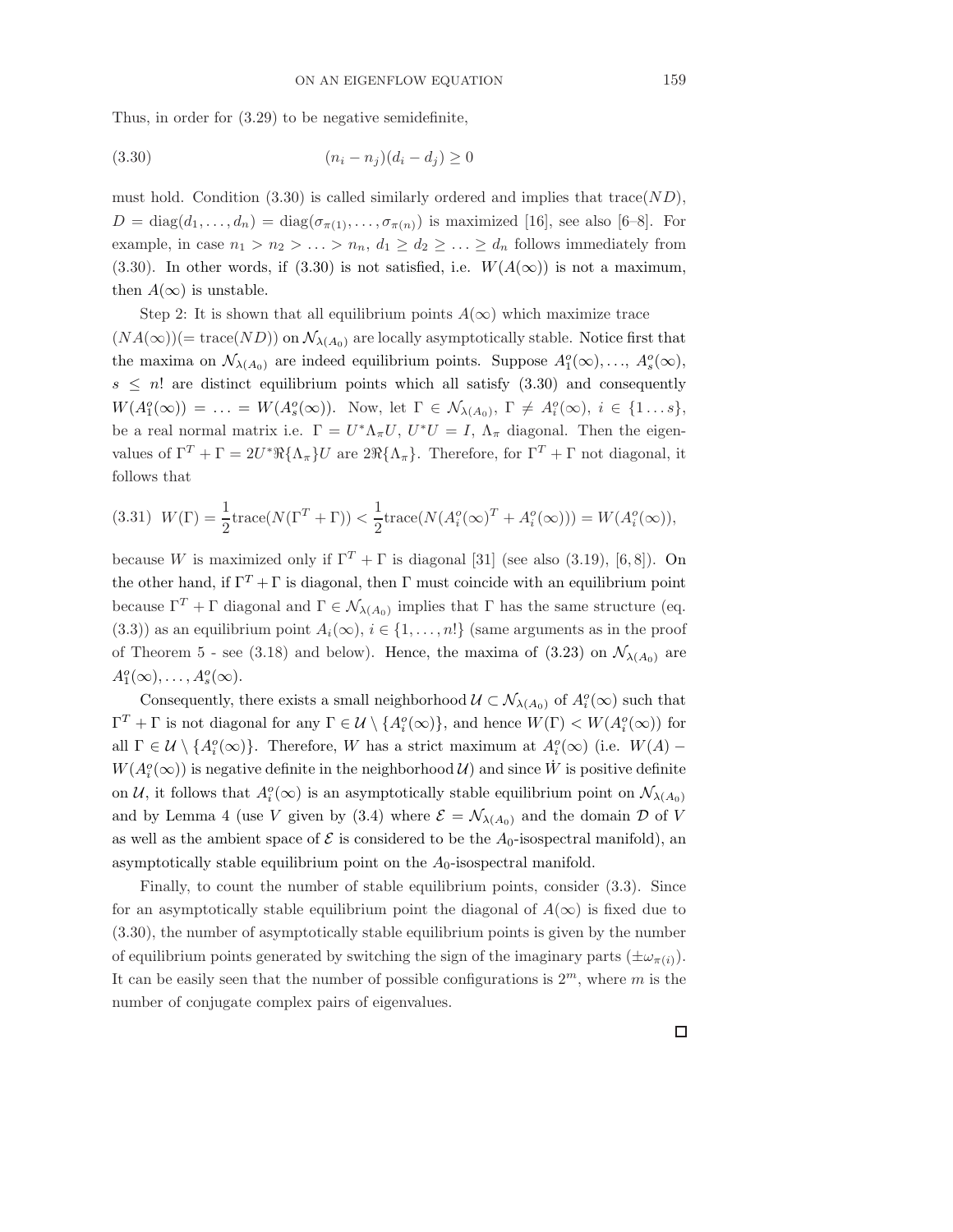REMARK 8. Notice that in Theorem 7 locally asymptotically stability of an equilibrium point refers to an locally asymptotically stable equilibrium point on the  $A_0$ isospectral manifold where  $(1.2)$  flows. Notice also that if  $A(0)$  has a real spectrum, then there exists only one stable equilibrium point, analogous to the double-bracket equation  $[6-8]$ . However, if  $A(0)$  has complex conjugate eigenvalues, then there exist several stable equilibrium points. For example, for a  $3\times3$  matrix  $A(0)$  with eigenvalues  $a \pm bi, c, c > a$  and  $N = \text{diag}(1, 2, 3)$  two of six equilibrium points, i.e.

(3.32) 
$$
A_1^o(\infty) = \begin{bmatrix} a & b & 0 \\ -b & a & 0 \\ 0 & 0 & c \end{bmatrix}, A_2^o(\infty) = \begin{bmatrix} a & -b & 0 \\ b & a & 0 \\ 0 & 0 & c \end{bmatrix},
$$

are asymptotically stable since  $trace(NA_1^o)$  =  $trace(NA_2^o)$  is maximal in these two cases.

Summarizing, Theorem 7 allows to interpret (1.2) as a dynamical system which solves the following optimization problem:

(3.33) 
$$
T^{o} = \arg \max_{T \in GL_{n}(\mathbb{R})} \text{trace}(NT^{-1}A_{0}T)
$$

$$
s.t. \left[ (T^{-1}A_{0}T)^{T}, T^{-1}A_{0}T \right] = 0
$$

with  $A(0) = A_0$  as in Theorem 7 and  $A(\infty) = (T^o)^{-1} A_0 T^o$  asymptotically stable.

**3.3.** A Lie algebraic setting for  $(1.2)$ . In the following, a Lie algebraic generalization of (1.2) is derived. In order to give a Lie algebraic interpretation of the flow described by (1.2), first we will restrict to the case of semisimple Lie algebras [1, 21, 23]. By definition, a semisimple Lie algebra over a field of characteristic zero, like the real or complex fields, is a Lie algebra with the property that its Killing form  $\beta(A, B) = \text{trace}(\text{ad}_A \text{ad}_B)$  is nondegenerate.

Recall also that for a semisimple Lie algebra g the adjoint representation ad :  $\mathfrak{g} \rightarrow$  $\mathfrak{gl}(\mathfrak{g}), A \mapsto \mathrm{ad}_A(.) = [A, .]$  is faithful, so it enables to realize the abstract Lie algebra g as a concrete Lie algebra of matrices, once a basis for g has been chosen.

DEFINITION 9. Consider a semisimple Lie algebra  $\mathfrak g$  over the real field. A decomposition of g into direct sum of subspaces

(3.34) g = t ⊕ p,

such that

(3.35) 
$$
[t, t] \subset t, [t, p] \subset p, [p, p] \subset t
$$

and such that the Killing form

(3.36) 
$$
\beta(A, B) = \operatorname{trace}(\operatorname{ad}_A \operatorname{ad}_B) = \begin{cases} \text{ negative definite on } \mathfrak{t} \\ \text{positive definite on } \mathfrak{p} \end{cases}
$$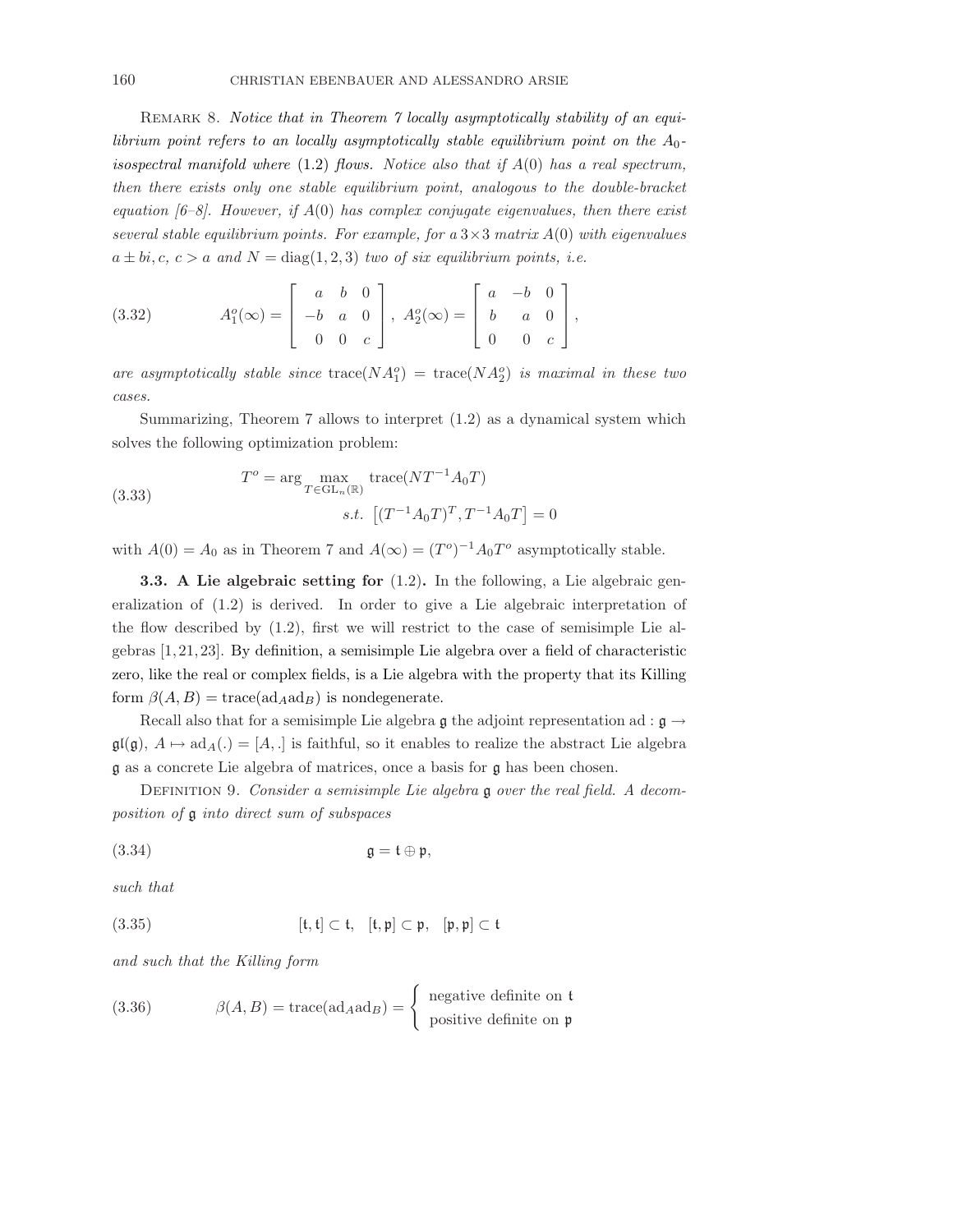is called Cartan decomposition. The projections from  $\mathfrak g$  to  $\mathfrak p$  and  $\mathfrak t$  are denoted by  $\pi_{\mathfrak p}$ and  $\pi_t$ , respectively.

Notice that the Killing form is non-degenerate on  $\mathfrak g$  and  $\mathfrak t$  is a subalgebra of  $\mathfrak g$ , while  $\mathfrak p$  is not. Moreover,  $\mathfrak t$  and  $\mathfrak p$  are mutually orthogonal with respect to the Killing form.

To elucidate the relationship with the flow (1.2), consider the specific example of  $\mathfrak{g} = \mathfrak{sl}_n(\mathbb{R})$ ,  $n \geq 2$ , i.e. the semisimple Lie algebra of real  $n \times n$  matrices with zero trace. In this case, it is easy to see that the Cartan decomposition is given by the set  $\mathfrak{t} = \mathfrak{so}_n(\mathbb{R})$  of skewsymmetric matrices and the set p of symmetric matrices with zero trace. Moreover, the commutation relations among t and p are nothing else then a restatement of the well-known commutation relations between symmetric and skewsymmetric matrices, i.e.  $[skew, sym] = sym, [sym, sym] = skew$ ,  $[skew, skew] = skew$ . Since these commutation relations are fundamental in the analysis of the flow (1.2), it is no surprise that the setup of a Cartan decomposition for a real semisimple Lie algebra is the right framework in order to generalize (1.2).

In a first step, it is necessary to clarify what is an appropriate analog of a transposition of a matrix in a semisimple Lie algebra. Consider matrices A and B in  $\mathfrak{sl}_n(\mathbb{R})$  and consider the transposition map  $(.)^T$ . It is immediate to see that  $[A, B]^T = [B^T, A^T]$ , so T is an anti-automorphism of real matrix Lie algebras of order 2, since  $((A)^{T})^{T} = A$ .

For a real semisimple Lie algebra  $\mathfrak g$  one can define the following map:

LEMMA 10. Given a real semisimple Lie algebra  $\mathfrak g$  with a Cartan decomposition  $\mathfrak{t} \oplus \mathfrak{p}$ . Then the map  $\tau : \mathfrak{g} \to \mathfrak{g}$  given by

(3.37) 
$$
\tau(A) = \pi_{\mathfrak{p}}(A) - \pi_{\mathfrak{t}}(A)
$$

satisfies  $\tau([A, B]) = [\tau(B), \tau(A)],$  i.e.  $\tau$  is an anti-automorphism of g of order 2.

Notice that  $\tau$  is essentially a Cartan involution. Observe also that  $\mathfrak t$  and  $\mathfrak p$  are eigenspaces for  $\tau$ , with eigenvalues  $-1$  and 1 respectively. Using  $\tau$  one can endow g with an Euclidean scalar product, which is later used to define Lyapunov functions in a proper way:

LEMMA 11. Given a real semisimple Lie algebra  $\mathfrak g$  with a Cartan decomposition  $\mathfrak{t} \oplus \mathfrak{p}$  and let  $\tau$  be given by (3.37). Then the pairing  $(.,.) : \mathfrak{g} \times \mathfrak{g} \to \mathbb{R}$  given by

$$
(3.38)\qquad (A,B) = \text{trace}(\text{ad}_{\tau(A)}\text{ad}_B)
$$

is an Euclidean scalar product.

Before discussing how the operator  $\tau$  is a generalization of the transpose operator  $(.)^T$  acting on matrices, an intrinsic definition of the transposition is given: Given a linear map  $L: V \to W$  between to Euclidean scalar product vector spaces  $(V, \leq$  $(., .>_V)$  and  $(W, < ., .>_W)$ . The transpose  $L^T : W \to V$  is defined as the unique linear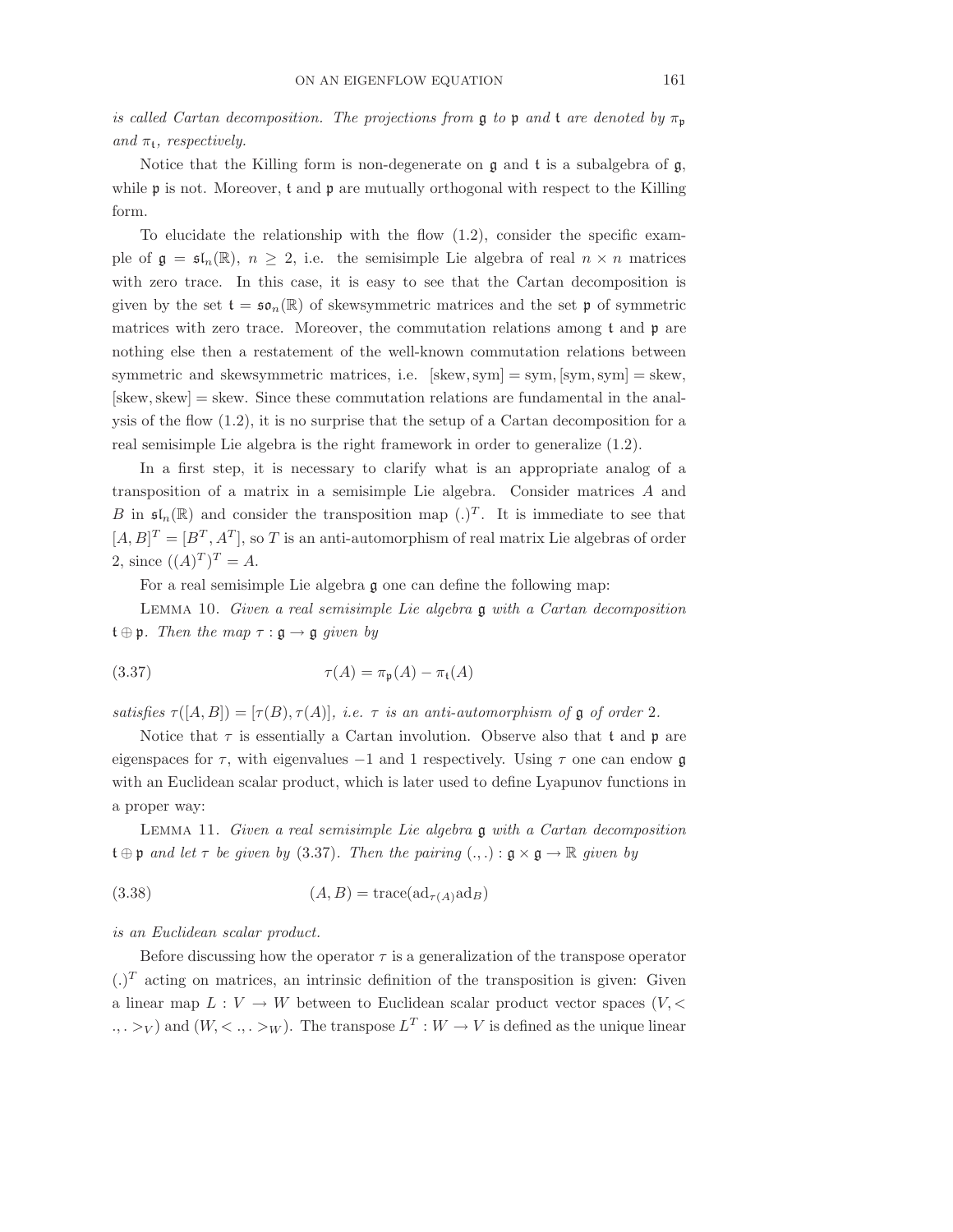map such that  $\langle L^T(w), v \rangle_{V} = \langle w, L(v) \rangle_{W}$  for any  $v \in V, w \in W$ . Therefore, to define the transposition of a vector space endomorphism, it is necessary to endow the vector space with a scalar product (unless one introduces the dual of the vector space).

LEMMA 12. Let  $\mathfrak g$  be a real semisimple Lie algebra with a Cartan decomposition  $\mathfrak{t} \oplus \mathfrak{p}$  and a scalar product (3.38). Then, the following diagram is commutative:

(3.39) 
$$
\begin{array}{ccc}\n\mathfrak{g} & \underset{\text{ad}}{\longrightarrow} \mathfrak{g} \\
\downarrow & \downarrow \\
\text{ad} & \underset{\mathfrak{g} \mathfrak{l}(\mathfrak{g})}{\longrightarrow} \mathfrak{g} \mathfrak{l}(\mathfrak{g})\n\end{array}
$$

*i.e.* for any  $A \in \mathfrak{g}$ ,  $ad_{\tau(A)} = (ad_A)^T$ , where the transposition is defined considering  $\mathfrak g$  equipped with (3.38). Moreover, ad<sub>A</sub> is symmetric if and only if  $A \in \mathfrak p$ ; it is skewsymmetric if and only if  $A \in \mathfrak{t}$ .

The preceding lemmas can be found in standard books about Lie theory (see e.g. [1, 21, 23]). Using the results established above, one can generalize the isospectral flow studied in the previous section. Consider the following vector field on  $\mathfrak{g}$ :

$$
\dot{\text{ad}}_A = \text{ad}_{[U(A),A]},
$$

where  $A \in \mathfrak{g}, U : \mathfrak{g} \to \mathfrak{g}$ . Notice that  $\text{ad}_{[U(A),A]} = [\text{ad}_{U(A)}, \text{ad}_A]$ . Notice also, since  $\mathfrak{g}$  is a Lie algebra, the flow described by equation (3.40) will evolve in  $\mathfrak{g}$ , whenever  $U(A) \in$ g. Observe that  $(3.40)$  represents an evolution on g, but it is a matrix differential equation like (2.1) due to the adjoint representation. One of the most important properties of (3.40) is that it preserves the spectrum of any solution  $ad_A = ad_{A(t)}$ (see Theorem 1). However, in the following an intrinsic form of (3.40) is considered, namely:

$$
(3.41)\qquad \qquad \dot{A} = [U(A), A],
$$

where  $A \in \mathfrak{g}, U : \mathfrak{g} \to \mathfrak{g}, \mathfrak{g}$  is a real semisimple Lie algebra with a Cartan decomposition  $\mathfrak{t} \oplus \mathfrak{p}$  and a scalar product (3.38). By intrinsic is meant that while (2.1) is a matrix differential equation, (3.41) is a differential equation in a finite-dimensional vector space over R (Lie algebra) and the elements  $A \in \mathfrak{g}$  are vectors and not linear operators per se. However, the isospectrality property of (3.41) is intrinsic, in the sense that any realization of (3.41) as a matrix differential equation, for example through the adjoint representation ad :  $\mathfrak{g} \to \mathfrak{gl}_n(\mathbb{R})$ , i.e. (3.40), is isospectral. Notice also that (3.41) can be rewritten as

(3.42) 
$$
\pi_{\mathfrak{p}}(\dot{A}) = [\pi_{\mathfrak{t}}(U(A)), \pi_{\mathfrak{p}}(A)] + [\pi_{\mathfrak{p}}(U(A)), \pi_{\mathfrak{t}}(A)] \pi_{\mathfrak{t}}(\dot{A}) = [\pi_{\mathfrak{t}}(U(A)), \pi_{\mathfrak{t}}(A)] + [\pi_{\mathfrak{p}}(U(A)), \pi_{\mathfrak{p}}(A)]
$$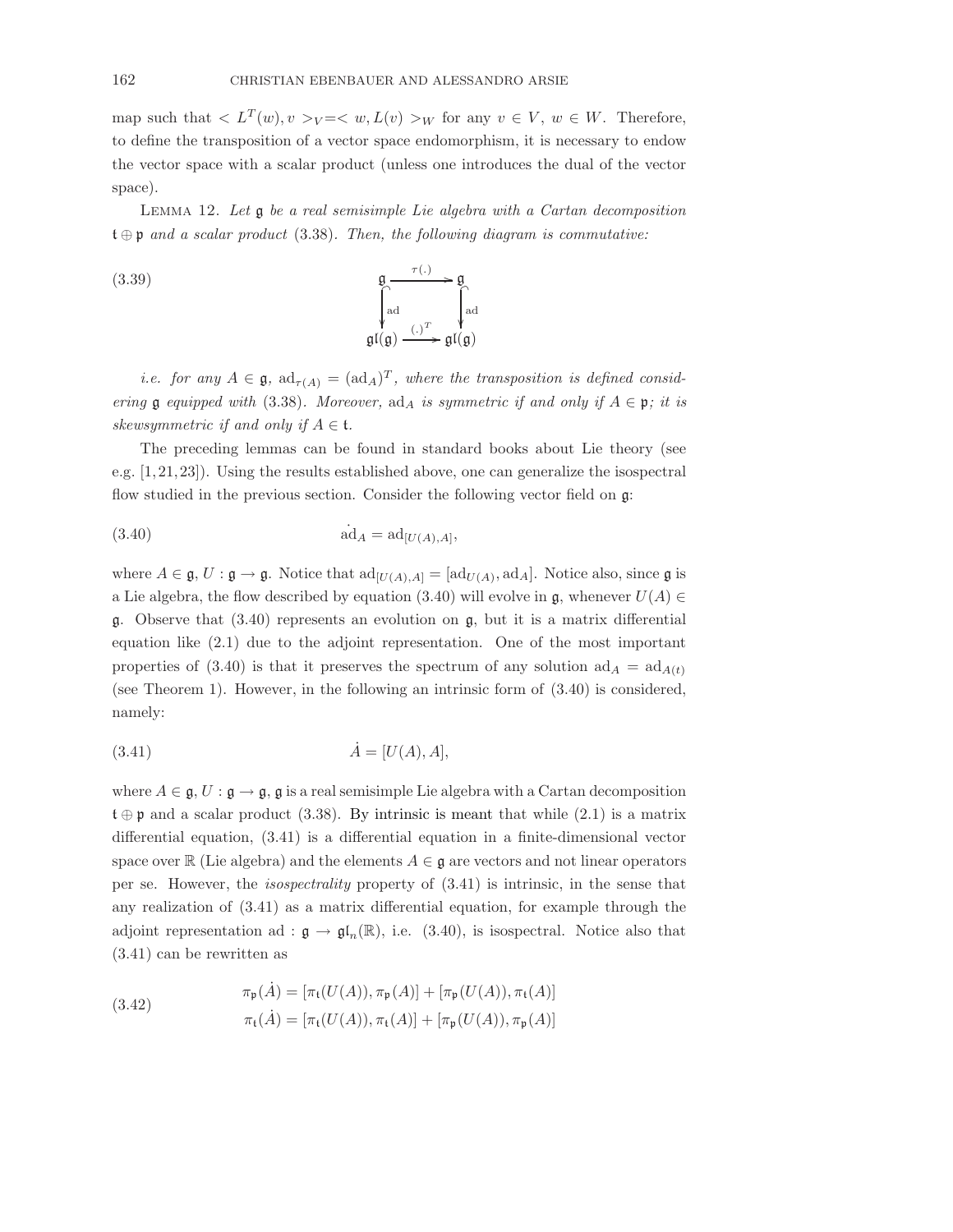with  $A = \pi_{\mathfrak{p}}(A) + \pi_{\mathfrak{t}}(A), U(A) = \pi_{\mathfrak{p}}(U(A)) + \pi_{\mathfrak{t}}(U(A)).$  This will help in the following to simplify the calculations in the upcoming proofs for Theorem 13, 14.

Recall now that (1.2) can be considered as feedback system given by the control system  $(2.1)$  and the feedback  $(2.3)$ . An important point of the feedback  $(2.3)$  is, that the two feedback components  $[N, A^T + A]$  and  $[A^T, A]$  are orthogonal, in the sense that the first component is skewsymmetric while the second one is symmetric. This is important (but not necessary) in order to establish the convergence behavior stated in Theorem 5. In order to emphasize this fact, the generalization of Theorem 5 is carried out in two steps, first by specifying the symmetric component of the feedback only (Theorem 13), and then by specifying also the skewsymmetric component (Theorem 14). In particular, in a first step, the feedback for (3.41) is chosen to be

(3.43) 
$$
U(A) = \pi_t(U(A)) + \nu[\tau(A), A],
$$

where  $\nu$  is a positive constant. Notice that

(3.44) 
$$
\pi_{\mathfrak{p}}(U(A)) = \nu[\tau(A), A] = 2\nu[\pi_{\mathfrak{p}}(A), \pi_{\mathfrak{t}}(A)] \in \mathfrak{p}.
$$

It is shown in Theorem 13 that this choice of feedback implies that the solution of  $(3.41),(3.43)$  will converge into the set of normal elements, i.e.  $[\tau(A), A] = 0$ , independently of the choice of  $\pi_t(U(A))$ . In a second step, the  $\pi_t$ -component of the feedback (3.43) is specified as

(3.45) 
$$
\pi_{t}(U(A)) = [N, \pi_{p}(A)],
$$

where  $N$  is a fixed element belonging to  $\mathfrak p$ . With this feedback, an analogous convergence result as derived in Theorem 5 is established in Theorem 14.

THEOREM 13. For any initial condition  $A(0) = A_0 \in \mathfrak{g}$ , the solution  $A = A(t)$ of  $(3.41), (3.43)$  converges to the set of normal elements, i.e.

(3.46) 
$$
\lim_{t \to \infty} [\tau(A(t)), A(t)] = 0.
$$

Proof. Consider the following semidefinite function on g:

(3.47) 
$$
V(A) = (\pi_t(A), \pi_t(A)).
$$

First, it is shown that  $V$  is monotonically decreasing under the flow of  $(3.41)$ ,  $(3.43)$ , as long as the element  $A = A(t)$  is not normal. Taking the time derivative of  $(3.47)$  along  $A = A(t)$ , one gets

(3.48) 
$$
\dot{V}(A) = 2(\pi_t(\dot{A}), \pi_t(A)).
$$

Now, using (3.42) and (3.44), it follows that

(3.49) 
$$
\dot{V}(A) = -4\nu([\pi_{\mathfrak{p}}(A), \pi_{\mathfrak{t}}(A)], [\pi_{\mathfrak{p}}(A), \pi_{\mathfrak{t}}(A)]) < 0.
$$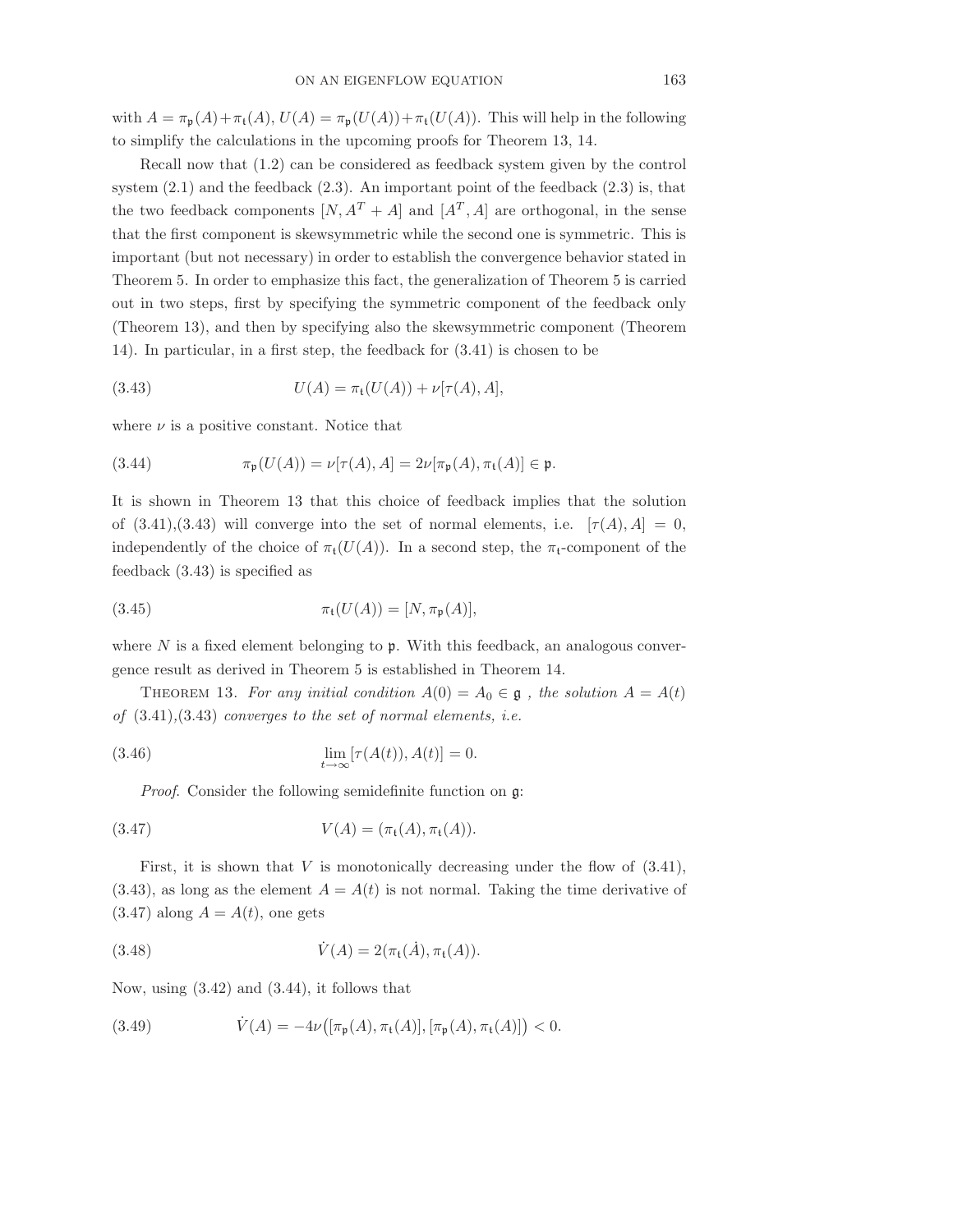This inequality is true as long as A is not normal, i.e.  $[\tau(A), A] = 2[\pi_p(A), \pi_t(A)] \neq 0$ , due to the fact that  $(.,.)$  is a (positive definite) scalar product on  $\mathfrak{g}$ . Therefore, since the function (3.47) is bounded from below by zero, all bounded solutions of  $(3.41), (3.43)$  converges to the set of normal elements (use Lemma 2), i.e.

(3.50) 
$$
\lim_{t \to \infty} [\tau(A(t)), A(t)] = 0.
$$

Finally, in order to prove that the limit (3.50) is well-defined for any initial condition, even though the function  $V$  is only semidefinite, one can reason as follows. Suppose  $(A(t), A(t)) \to \infty$ , for  $t \to T_{\text{sup}}$ , where  $T_{\text{sup}}$  is the supremum of the maximal interval of existence of a solution for  $(3.41),(3.43)$ , that is suppose that the solution  $A = A(t)$ will blow up in finite time. On the other hand, it is clear from what has been proved so far that V stays bounded as  $t \to T_{\text{sup}}$ . Now, rewrite V as

(3.51) 
$$
V(A) = (\tau(A) - A, \tau(A) - A)
$$

and this is equal to

(3.52) 
$$
V(A) = \text{trace}(\text{ad}_{\tau(\tau(A)-A)}\text{ad}_{\tau(A)-A})
$$

$$
= 2(A, A) - \text{trace}((\text{ad}_{A})^2) - \text{trace}((\text{ad}_{\tau(A)})^2).
$$

Observe that  $trace((ad_A)^2)$  is constant, since the time evolution of  $ad_A$  is isospectral, and the same is true for the term trace( $(\text{ad}_{\tau(A)})^2$ ), because  $\text{ad}_{\tau(A)} = (\text{ad}_A)^T$  by Lemma 12. Therefore, the proper function  $(A, A)$  has to remain bounded and thus the solution exists for any future time.  $\Box$ 

THEOREM 14. If the spectrum of ad<sub>N</sub> is distinct and the spectrum of  $ad_{A_0}$  has pairwise distinct real parts, then the solution  $A = A(t)$  converges to an equilibrium point  $A(\infty)$  with

(3.53) 
$$
[\tau(A(\infty)), A(\infty)] = 0,
$$

(3.54) 
$$
[N, \pi_{\mathfrak{p}}(A(\infty))] = 0
$$

and  $\lambda(ad_{A_0})=\lambda(ad_{A(\infty)})$ .

*Proof.* Notice that  $(3.53)$  and  $(3.54)$  define an equilibrium point. Since Theorem 13 implies  $(3.53)$ , it remains to show  $(3.54)$ , i.e.

(3.55) 
$$
\lim_{t \to \infty} [N, \pi_{\mathfrak{p}}(A(t))] = 0.
$$

To show this, consider the function

$$
W(A) = (\eta, \pi_{\mathfrak{p}}(A))
$$

and its time derivative along the flow described by (3.41):

(3.56) 
$$
\dot{W}(A) = (N, \pi_{\mathfrak{p}}(\dot{A})).
$$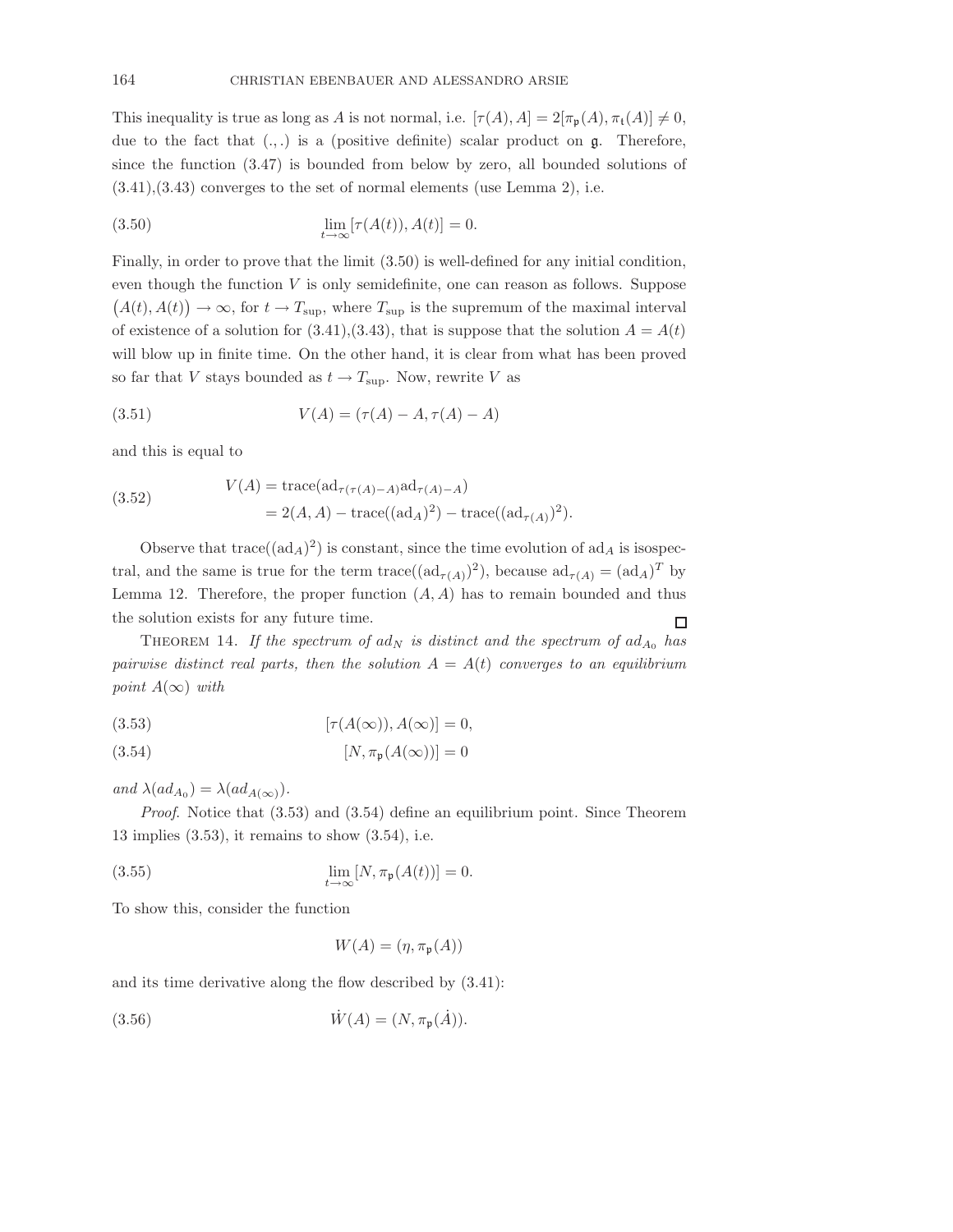Now, using (3.42), (3.43), and (3.45), it follows that

(3.57) 
$$
\dot{W}(A) = ([N, \pi_{\mathfrak{p}}(A)], [N, \pi_{\mathfrak{p}}(A)]) + 2\nu([N, \pi_{\mathfrak{t}}(A)], [\pi_{\mathfrak{t}}(A), \pi_{\mathfrak{p}}(A)]).
$$

From the Theorem 13 follows that any solution  $A = A(t)$  exists for all  $t \geq 0$  and it is bounded (in the norm induced by the scalar product introduced in  $\mathfrak{g}$ ). Moreover, it has been shown in Theorem 13 that any solution converges to the invariant set of normal elements  $\mathcal{N} = \{A \in \mathfrak{g} : [\tau(A), A] = 2[\pi_{\mathfrak{t}}(A), \pi_{\mathfrak{p}}(A)] = 0\}$ , hence the positive limit set  $\Omega(A_0)$  lies in N. Furthermore, for solutions  $A = A(t)$  in N, it follows from (3.57) that

(3.58) 
$$
\dot{W}(A) = ([N, \pi_{\mathfrak{p}}(A)], [N, \pi_{\mathfrak{p}}(A)]) > 0,
$$

whenever  $[N, \pi_{\mathfrak{p}}(A)] \neq 0$ . Finally, using the same arguments as in the proof of Theorem 5 (see equation  $(3.9)$  to equation  $(3.14)$ ), it can be shown that the set of normal elements  $\{A \in \mathfrak{g} : [\tau(A), A] = 2[\pi_t(A), \pi_{\mathfrak{p}}(A)] = 0\}$  is invariant and that any solution  $A = A(t)$  satisfies

(3.59) 
$$
\lim_{t \to \infty} [N, \pi_{\mathfrak{p}}(A(t))] = 0.
$$

Notice that the equations (3.53) and (3.54) have a finite number of solutions because of the facts the a semisimple Lie algebra has a faithful adjoint representation and that any real Lie algebra g can be realized as a Lie subalgebra of  $\mathfrak{gl}_n(\mathbb{R})$  (Ado's Theorem, [21], Ch. VI). Furthermore, notice that the assumption that  $ad_N$  must be diagonal is not necessary, because it can be always reduced to the diagonal case.  $\Box$ 

REMARK 15. In the setup of a real semisimple Lie algebra with general elements N and  $A_0$ , the element  $A(\infty)$  in Theorem 14 cannot be further specified. But by making further assumptions, sharper statements are possible, like in Theorem 5, which can be considered as a special case of Theorem 13 and 14 with  $\mathfrak{g} = \mathfrak{sl}_n(\mathbb{R})$ .

REMARK 16. Obviously, Theorem 5 applies to general matrices with nonzero trace  $(A_0$  is an element in  $\mathfrak{gl}_n(\mathbb{R})$  but not in  $\mathfrak{sl}_n(\mathbb{R})$ . Since  $\mathfrak{gl}_n(\mathbb{R})$  is not semisimple, it is natural to ask to what extent is it possible to generalize the previous results to nonsemisimple Lie algebras? One basic idea is to shift the trace, for example by  $S(A_0)$  =  $A_0 - n^{-1}$ trace $(A_0)I$ . Then  $S(A_0) \in \mathfrak{sl}_n(\mathbb{R})$  and  $A(\infty) = S(A(\infty)) + n^{-1}$ trace $(A_0)I$ . This Ansatz can be used to establish analogous results for non-semisimple Lie algebras. First, observe that if g is semisimple, then ad :  $g \hookrightarrow \mathfrak{sl}(g)$ , because trace( $ad_A$ ) = 0 for any  $A \in \mathfrak{g}$  as is immediate to see. Therefore, any semisimple Lie algebra is isomorphic to a Lie subalgebra of  $\mathfrak{sl}_n$ , for some n. On the other hand, any real Lie algebra g can be realized as a Lie algebra of matrices (Ado's Theorem, [21], Ch. VI). Let g by any real Lie algebra, and consider a faithful representation  $\rho : \mathfrak{g} \to \mathfrak{gl}(V)$ , where V is a real vector space. Observe that the trace map gives a fibration: trace :  $\mathfrak{gl}(V) \to \mathbb{R}$ , sending a matrix  $\rho(A)$  to the value of its trace. Moreover,  $\mathfrak{sl}(V)$  is simply the inverse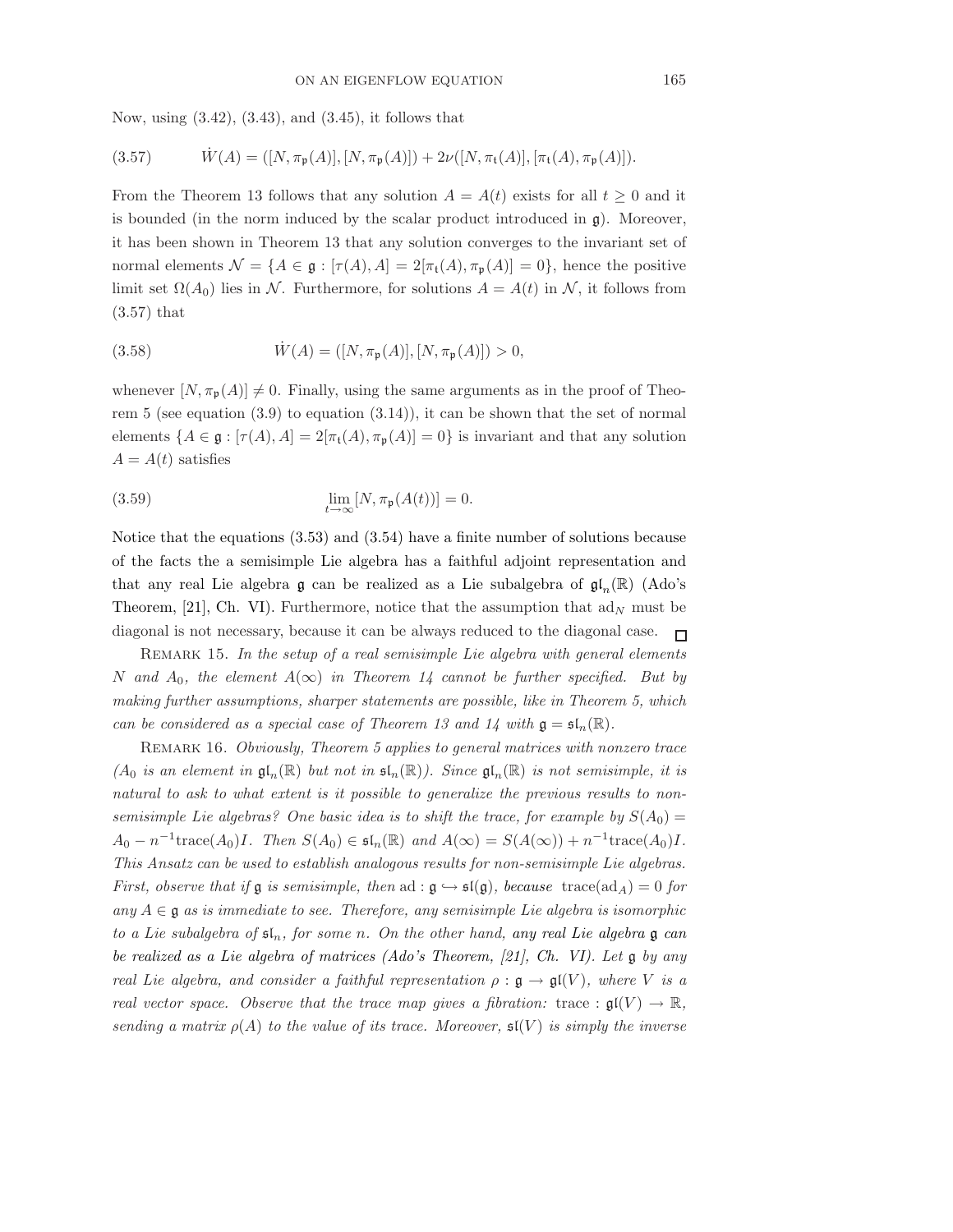image of 0 and it is a hyperplane in  $\mathfrak{gl}(V)$ . Instead,  $L_a := \text{trace}^{-1}(a)$  is not a Lie algebra, it is a hyperplane and it is a translate of  $\mathfrak{sl}_n$  (any matrix A with trace a will translate  $\mathfrak{sl}_n$  to trace<sup>-1</sup>(a)). Lets call  $s_{-a}$  the translation sending  $L_a$  to  $L_0 = \mathfrak{sl}(V)$ . Now the equation

(3.60) 
$$
\dot{\rho}(A) = [\rho(U(A)), \rho(A)]
$$

is isospectral, so if  $A_0$  is the initial condition, then the corresponding flow evolves in  $L_{\text{trace}(A_0)}$ . Using the translation  $s_{-\text{trace}(A_0)}$  the flow can be also translated to  $L_0$  which is a semisimple Lie algebra and where the previous construction applies. Notice that in the case of a non-semisimple Lie algebra  $\mathfrak{g}$ , more data are required: the choice of a faithful representation  $\rho$  and the choice of the initial condition that will determine the translation to  $L_0$ .

Summarizing, Theorem 13 and 14 establish the convergence behavior of the flow described by

(3.61) 
$$
\pi_{\mathfrak{p}}(\dot{A}) = [[N, \pi_{\mathfrak{p}}(A)], \pi_{\mathfrak{p}}(A)] + 2\nu[[\pi_{\mathfrak{p}}(A), \pi_{\mathfrak{t}}(A)], \pi_{\mathfrak{t}}(A)] \pi_{\mathfrak{t}}(\dot{A}) = [[N, \pi_{\mathfrak{p}}(A)], \pi_{\mathfrak{t}}(A)] + 2\nu[[\pi_{\mathfrak{p}}(A), \pi_{\mathfrak{t}}(A)], \pi_{\mathfrak{p}}(A)],
$$

 $N \in \mathfrak{p}$ , for an abstract Lie algebra g endowed with a Cartan decomposition  $\mathfrak{t} \oplus \mathfrak{p}$ . Notice that for  $[\pi_{\mathfrak{p}}(A), \pi_{\mathfrak{t}}(A)] = 0$ ,  $\pi_{\mathfrak{p}}(A) = [[N, \pi_{\mathfrak{p}}(A)], \pi_{\mathfrak{p}}(A)],$  which is the doublebracket equation. Moreover, the results in this subsection provide a framework for several variations of flows of this type.

## 4. Applications.

4.1. Sorting Eigenvalues and Roots of Polynomials. Consider the polynomial

(4.1) 
$$
p(x) = x^5 - 9x^4 + 41x^3 - 103x^2 + 128x - 78
$$

with the corresponding companion matrix

$$
A(0) = \begin{bmatrix} 9 & -41 & 103 & -128 & 78 \\ 1 & 0 & 0 & 0 & 0 \\ 0 & 1 & 0 & 0 & 0 \\ 0 & 0 & 1 & 0 & 0 \\ 0 & 0 & 0 & 1 & 0 \end{bmatrix}.
$$

The roots of the polynomial p (eigenvalues of  $A(0)$ ) are  $3, 1 \pm i, 2 \pm 3i$ . Using Matlab, numerical integration (ode15s) of (1.2) with  $\nu = 1$  and  $N = \text{diag}(1, 2, 3, 4, 5)$  yields:

$$
A(5) = \left[\begin{array}{cccccc} 1.00 & -1.00 & 0.00 & 0.00 & 0.00 \\ 1.00 & 1.00 & 0.00 & 0.00 & 0.00 \\ 0.00 & 0.00 & 1.99 & -2.99 & 0.00 \\ 0.00 & 0.00 & 2.99 & 1.99 & 0.00 \\ 0.00 & 0.00 & 0.00 & 0.00 & 3.00 \end{array}\right],
$$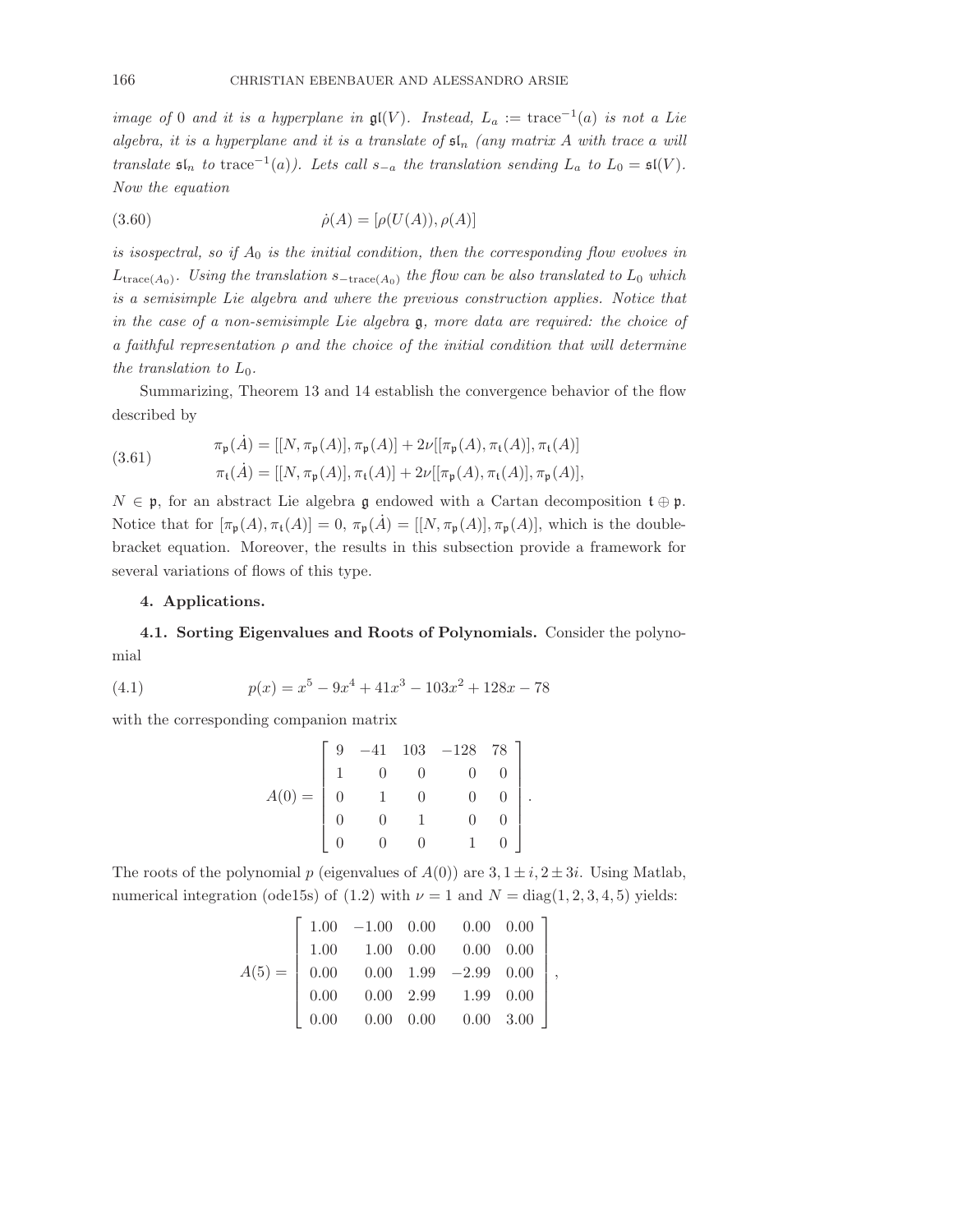and with  $N = diag(1, 3, 5, 4, 2)$ :

$$
A(5) = \left[\begin{array}{cccccc} 1.00 & 0.00 & 0.00 & 0.00 & 1.00 \\ 0.00 & 1.99 & 0.00 & 2.99 & 0.00 \\ 0.00 & 0.00 & 3.00 & 0.00 & 0.00 \\ 0.00 & -2.99 & 0.00 & 1.99 & 0.00 \\ -1.00 & 0.00 & 0.00 & 0.00 & 1.00 \end{array}\right]
$$

In both cases, one can observe the sorting property established in Theorem 7, and in both cases trace $(NA(5)) = 32$ , which is the maximal value.

4.2. Polynomial Spectral Factorization. In the following polynomial spectral factorization problem, a sorting property of (1.2) is utilized which is not exactly captured in Theorem 7. However, since it may be of interest in certain applications, it is presented here and may be considered as a pointer for further investigations of (1.2). Polynomial spectral factorization has many applications in control and estimation theory (e.g. systems identification). The basic task is to factorize a polynomial with spectral constraints (separation of roots). In particular, consider an even monic polynomial with real coefficients and with no purely imaginary roots:

(4.2) 
$$
p(x) = x^{2n} + a_{2n-2}x^{2n-2} + \ldots + a_2x^2 + a_0.
$$

Then the spectral factorization of  $p$  is a decomposition of the form

(4.3) 
$$
p(x) = (-1)^n q(x)q(-x),
$$

where the so-called spectral factor

(4.4) 
$$
q(x) = x^{n} + b_{n-1}x^{n-1} + \ldots + b_{1}x + b_{0}
$$

has roots in the open left half plane only. In order to obtain  $q$ , one can utilize the dynamical system (1.2) in the following way. If

(4.5) 
$$
N = \begin{bmatrix} c_1 I_n & 0 \\ 0 & c_2 I_n \end{bmatrix},
$$

 $c_1 < c_2$ , is defined in this block diagonal form and if  $A(0)$  is the companion matrix defined by (4.2), then

(4.6) 
$$
A(\infty) = \begin{bmatrix} A_1(\infty) & 0 \\ 0 & A_2(\infty) \end{bmatrix}.
$$

Due to the sorting property of (1.2), the trace of  $A_1(\infty)$  is minimized. In particular, from (3.2) follows that

(4.7) 
$$
A(\infty) = \begin{bmatrix} -P_1 & 0 \\ 0 & P_2 \end{bmatrix} + \begin{bmatrix} S_1 & S_2 \\ -S_2^T & S_3 \end{bmatrix}
$$

.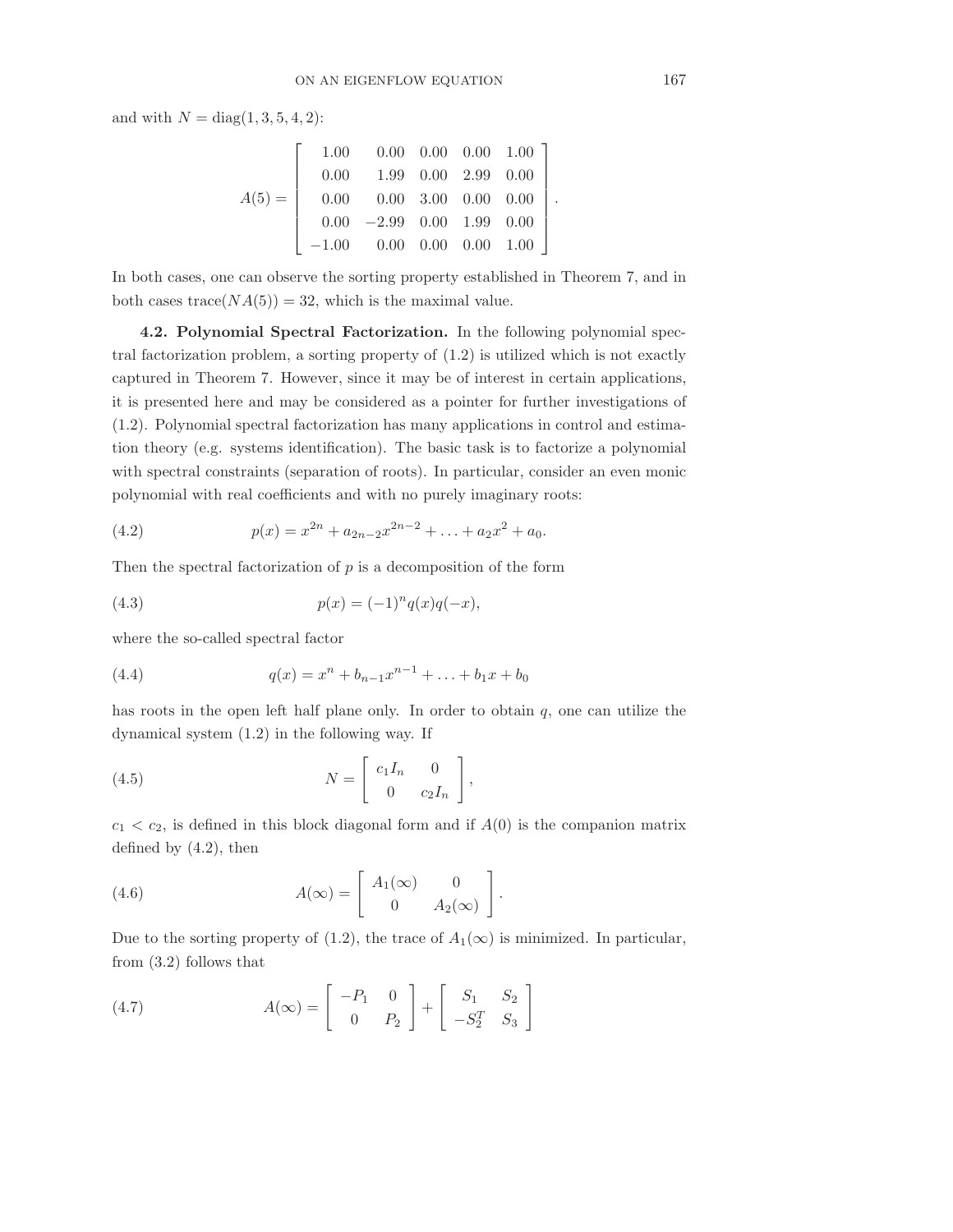with  $P_1, P_2$  symmetric and  $S_1, S_3$  skewsymmetric. Analogous arguments along the lines of the proof of Theorem 7 (Lemma 6) (diagonal matrices become now blockdiagonal matrices), lead to the condition (instead of condition (3.29)) that trace  $(Y_2^T Y_2 P_2 + Y_2 Y_2^T P_1) \geq 0$  in order that (4.7) is a stable equilibrium point (see condition (3.28) where  $D = \text{diag}(-P_1, P_2)$  and  $Y_2$  is the (1,2)-block of Y). Since  $A(\infty)$ is normal, the eigenvalues of  $-P_1, P_2$  are the real parts of the eigenvalues of  $A_0$ . Assume now  $P_1$  has a negative eigenvalue  $\sigma$  with the corresponding eigenvector u, then also  $P_2$  has the negative eigenvalue  $\sigma$  with the corresponding eigenvector v, because the real parts are symmetric distributed w.r.t. the imaginary axis. Therefore, with  $Y_2 = uv^T$ , one would get trace $(Y_2 P_2 Y_2^T + Y_2^T P_1 Y_2) < 0$ . Hence, both  $P_1$  and  $P_2$  in (4.7) must be positive definite in order that (4.7) is a stable equilibrium point. Moreover, from (3.1) follows that  $-P_1S_2 - S_2P_2 = 0$  or equivalently  $(-P_2^{-1} \otimes P_1 - I)vec(S_2) = 0$  which implies that  $S_2$  must zero, since  $-P_2^{-1} \otimes P_1$  is negative definite. This means a stable equilibrium point  $A(\infty)$  has indeed the form (4.6) and the trace of  $A_1(\infty)$  is the sum of the n smallest real parts of the eigenvalues of  $A(0)$ . Thus, the spectrum of the normal matrices  $A_1(\infty)$  and  $A_2(\infty)$  lie in the open left half plane and in the open right half plane respectively. Hence, since  $p(x) = det(xI_{2n} - A(0)) = det(xI_{2n} - A(\infty)) = det(xI_n - A_1(\infty))det(xI_n - A_2(\infty)),$ one obtains  $q(x) = \det(xI_n - A_1(\infty))$ ,  $(-1)^n q(-x) = \det(xI_n - A_2(\infty))$ . For example, for a polynomial  $p(x) = x^6 - 2x^4 - 5x^2 - 6$  with

(4.8) 
$$
A(0) = \begin{bmatrix} 0 & 2 & 0 & 5 & 0 & 6 \\ 1 & 0 & 0 & 0 & 0 & 0 \\ 0 & 1 & 0 & 0 & 0 & 0 \\ 0 & 0 & 1 & 0 & 0 & 0 \\ 0 & 0 & 0 & 1 & 0 & 0 \\ 0 & 0 & 0 & 0 & 1 & 0 \end{bmatrix}
$$

one obtains

$$
(4.9) \quad A_1(4) = \begin{bmatrix} -1.36 & 0.01 & -0.97 \\ 0.97 & -0.70 & -0.52 \\ -0.11 & 1.10 & -0.7 \end{bmatrix}, A_2(4) = \begin{bmatrix} 1.41 & -0.53 & 0.78 \\ 0.69 & 0.44 & -0.78 \\ 0.64 & 0.89 & 0.96 \end{bmatrix}
$$

and thus the spectral factor is  $q(x) = \det(xI_3 - A_1(4)) = x^3 + 2.82x^2 + 2.97x + 2.45$ .

5. Summary. In this paper, dynamical systems of the form (1.2) has been analyzed and generalized. Firstly, a sorting property has been established analogous to the double-bracket equation. In particular, the sorting property is a consequence of the fact that the function trace( $NA$ ) is maximized by (1.2) under the constraint of  $A$  being normal. Secondly, a generalization of  $(1.2)$  in a Lie algebraic setting has been established. In particular, introducing a transposition operator and an Euclidian scalar product on a semisimple Lie algebra with a Cartan decomposition, (1.2)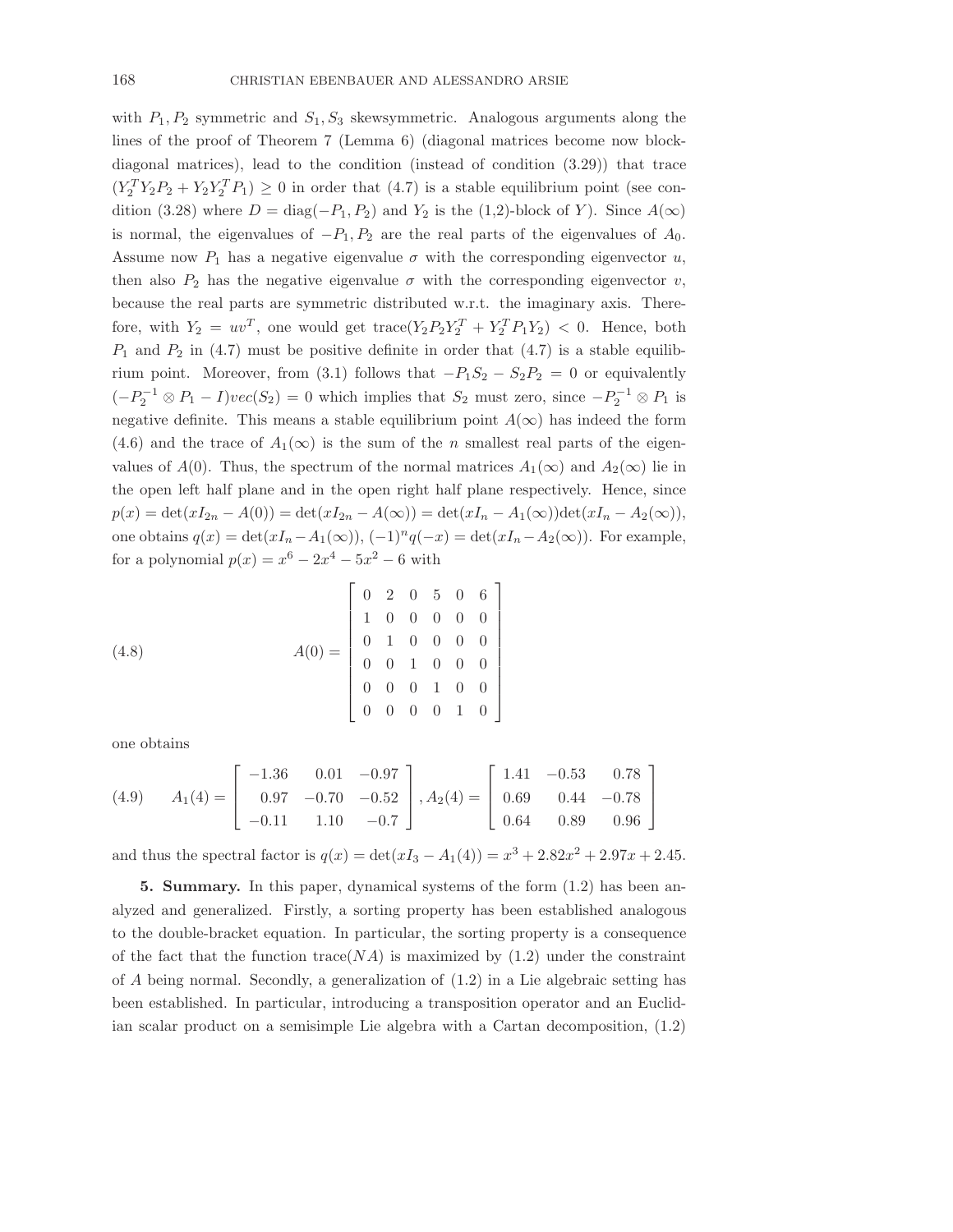has been generalized to a flow in a Lie algebra that converges to a certain canonical element. The use of a Cartan decomposition clearly reveals the underlying idea in (1.2), namely the orthogonality between the symmetric and skewsymmetric feedback components. Moreover, it allows to design other type of flows, which might be useful in various contexts.

There are several open questions left for future research. For example, due to the use of the Cartan decomposition, it is worthwhile to carry out a Lie group interpretation (symmetric spaces) of the results established here. Other open questions are the study of the convergence behavior of (1.2) if the equilibria are not isolated, the discretization of (1.2), a generalization to the infinite-dimensional case, the structure preserving properties of (1.2) for special eigenvalue problems, as well as further questions concerning properties of (1.2), e.g. the evolution of  $G = G(t) \in SL_n(\mathbb{R})$  defined by  $\dot{G} = UG$ ,  $U = U(GA_0G^{-1}) \in \mathfrak{sl}_n(\mathbb{R})$  given by  $(2.3)$ ,  $G(0) = I^2$ . In particular, it is easy to see that  $G(\infty)$  delivers the corresponding eigenvectors for  $A_0$ .

The authors would like to thank the anonymous referees for their very helpful comments.

#### REFERENCES

- [1] H. Abbaspour and M. Moskowitz. Basic Lie Theory. World Scientific Publishing, 2007.
- [2] P.A. Absil, R. Mahony, and R. Sepulchre. Optimization Algorithms on Matrix Manifolds. Princeton University Press, 2007.
- [3] M.A. BELABBAS. Hamiltonian Systems for Computation. PhD thesis, Harvard University, 2006.
- [4] A.M. BLOCH. Steepest descent, linear programming and Hamiltonian flows. In: J.C. Lagarias and M.J. Todd, editors, Mathematical developments arising from linear programming, volume 114, pages 77–88. Contemporary Mathematics, A.M.S., 1990.
- [5] A.M. BLOCH, R.W. BROCKETT, AND T.S. RATIU. Completely integrable gradient flows. Communications in Mathematical Physics, 147(1992), pp. 57–74.
- [6] R.W. BROCKETT. Dynamical systems that sort lists, diagonalize matrices and solve linear programming problems. In: Proc. of the 27th IEEE Conference on Decision and Control (CDC), Austin, USA, pages 799–803, 1988.
- [7] R.W. BROCKETT. Least squares matching problems. Linear Algebra and its Applications, 124(1989), pp. 761–777.
- [8] R.W. BROCKETT. Dynamical systems that sort lists, diagonalize matrices and solve linear programming problems. Linear Algebra and its Applications, 146(1991), pp. 76–91.
- [9] R.W. BROCKETT. Differential geometry and the design of gradient algorithms. Proceedings of Symposia in Pure Mathematics, 54(1993), pp. 69–92.
- [10] M.T. CHU AND K.R. DRIESSEL. The projected gradient method for least squares matrix approximations with spectral constraints. SIAM Journal of Numerical Analysis, 27(990), pp. 1050–1060.

<sup>2</sup>Notice that the relationship between (2.1) with  $A(0) = A_0$  and  $\dot{G} = U(GA_0G^{-1})G$  with  $G(0) =$ *I* is given by  $A(t) = G(t)A_0G(t)^{-1}$ , see e.g. [25, 28, 32].